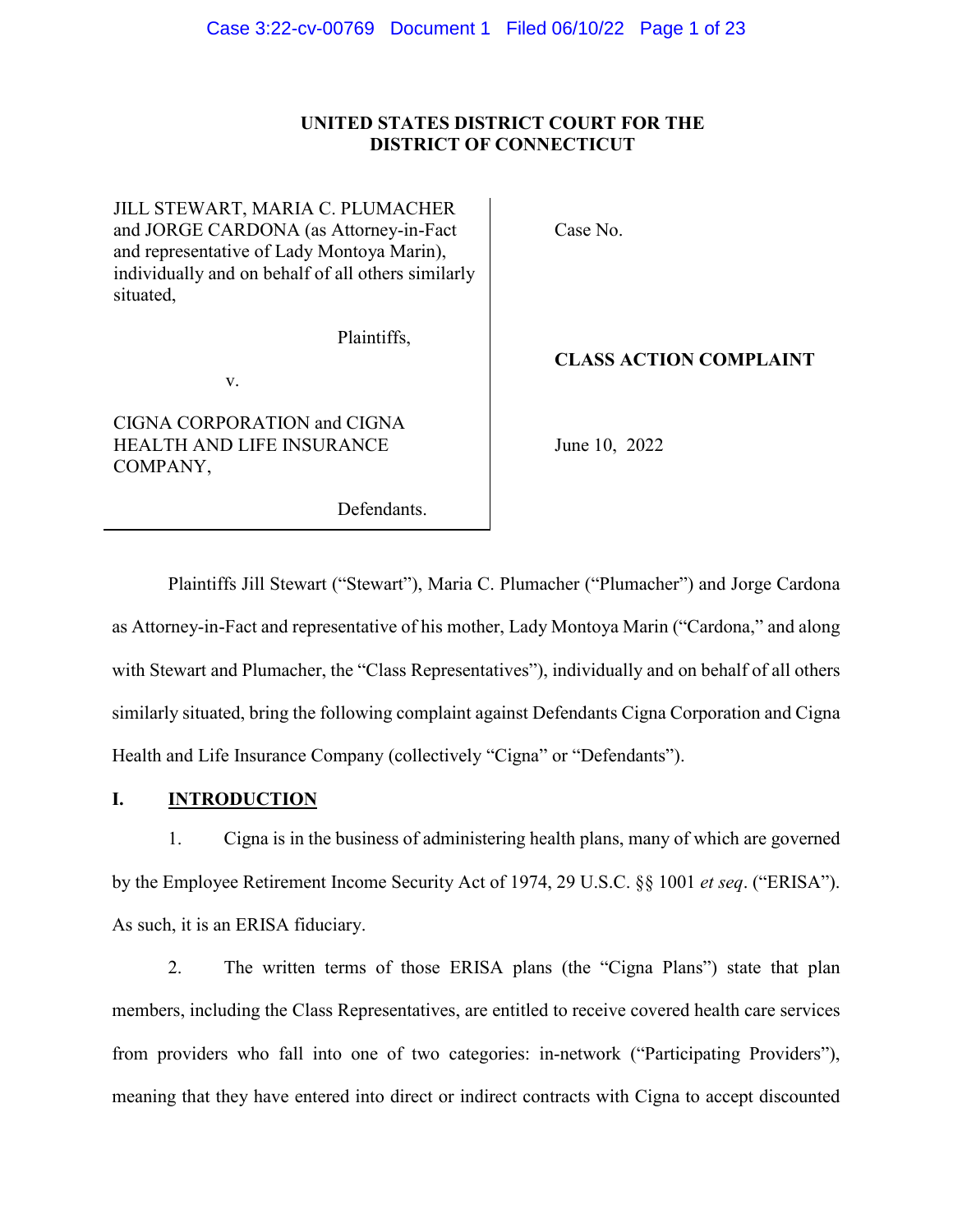rates as payment in full in exchange for being given access to treat Cigna insureds; or out-of-rates as payment in full in exchange for being given access to treat Cigna insureds; or out-ofnetwork ("Non-Participating Providers") providers, who have not entered into such contracts and have not agreed to accept discounted rates as payment in full. network ("Non-Participating Providers") providers, who have not entered into such contracts and<br>have not agreed to accept discounted rates as payment in full.<br>3. The Cigna Plans state that, for covered services provided by

3. The Cigna Plans state that, for covered services provided by Participating that provider. Only when there is no such contract—i.e., the provider is a Non-Participating Provider—do the plans call for a different and lower reimbursement methodology to be utilized. that provider. Only when there is no such contract—i.e., the provider is a Non-Participating<br>Provider—do the plans call for a different and lower reimbursement methodology to be utilized.<br>4. MultiPlan Corp. ("MultiPlan") i

4. MultiPlan Corp. ("MultiPlan") is the country's largest "third-party network" company. Across its networks, it has entered into contracts ("MultiPlan Contracts") with over 1.2<br>million providers, pursuant to which the provider has agreed to accept a set percentage of its billed million providers, pursuant to which the provider has agreed to accept a set percentage of its billed charges as payment in full, which means the provider agrees not to hold the patient liable for the difference between the original billed charges and the discounted rate.

5. By entering into a MultiPlan Contract, the provider becomes part of a "MultiPlan Network." MultiPlan, in turn, enters into contracts with its clients, health benefit plan issuers and claims administrators like Cigna, to provide them access to a MultiPlan Network. Through this process, the providers who join a MultiPlan Network "indirectly" contract with MultiPlan's clients. charges as payment in full, which means the provider agrees not to hold the patient liable for the<br>difference between the original billed charges and the discounted rate.<br>5. By entering into a MultiPlan Contract, the provi Case 3:22-cv-00769 Document 1 Filed 06/10/22 Page 2 of 23<br>
rates as payment in full in exchange for being given access to treat Cigna insureds; or out-of-<br>
network ("Non-Participating Providers") providers, who have not e

6. Cigna is a MultiPlan client that has contracted to gain access to a MultiPlan Network. One way in which Cigna communicates its relationship with MultiPlan to its insureds (and the providers who treat them) is by the placement of a MultiPlan logo on insurance cards Cigna issues to members of Cigna Plans. process, the providers who join a MultiPlan Network "indirectly" contract with MultiPlan's<br>clients.<br>6. Cigna is a MultiPlan client that has contracted to gain access to a MultiPlan<br>Network. One way in which Cigna communica

7. Cigna's contractual relationship with MultiPlan is also reflected in the fact that, at times, Cigna applies the contracted rates from MultiPlan Contracts when processing claims. At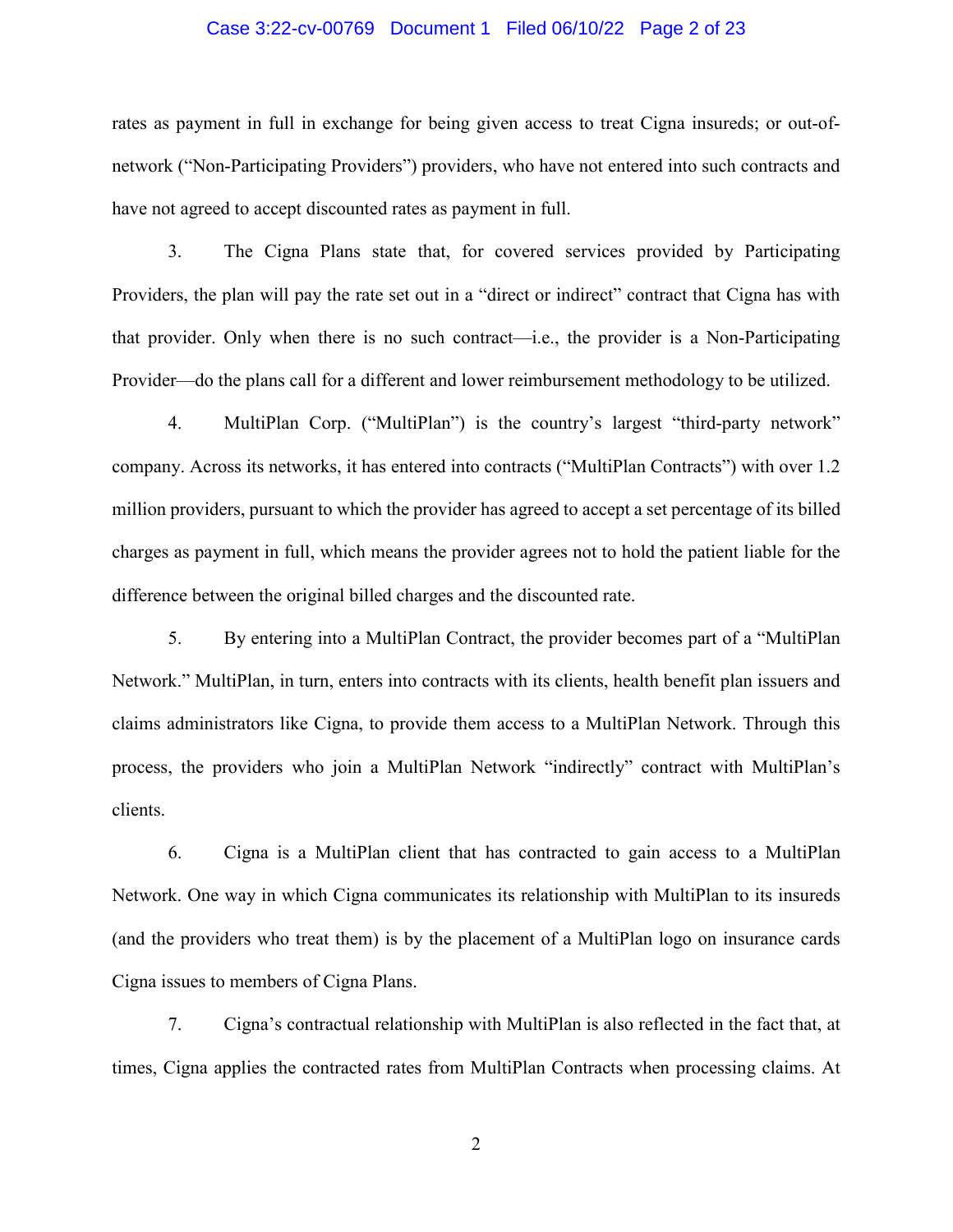#### Case 3:22-cv-00769 Document 1 Filed 06/10/22 Page 3 of 23

other times, however, it does not. This case is about the claims for which Cigna fails to apply the<br>contracted rate.<br>8. Because providers who are part of a MultiPlan Network satisfy the definition of contracted rate.

8. Because providers who are part of a MultiPlan Network satisfy the definition of "Participating Providers" pursuant to the written terms of the Cigna Plans, ERISA requires Cigna, "Participating Providers" pursuant to the written terms of the Cigna Plans, ERISA requires Cigna,<br>as the fiduciary administrator of those plans, to cause those plans to pay benefits for services received from those providers based on the MultiPlan Contracts. Not only is this mandated by the written terms of the Cigna Plans, it is required by Cigna's fiduciary duty of loyalty to plan members. The MultiPlan Contracts prohibit providers from billing patients for the difference between the original billed charges and the discounted rates (the "balance of the bill"), and it is in those patients' interests to have those contracts applied. Conversely, when Cigna disregards the MultiPlan Contract that protection does not exist. received from those providers based on the MultiPlan Contracts. Not only is this mandated by the<br>written terms of the Cigna Plans, it is required by Cigna's fiduciary duty of loyalty to plan<br>members. The MultiPlan Contract

9. That is what happened when Cigna processed the Class Representatives' claims at issue here. Instead of applying the MultiPlan Contracts because services were received from a Participating Provider as defined by the plans' written terms, Cigna applied the plan's lower reimbursement methodology for Non-Participating Providers, leaving the Class Representatives' exposed to the threat of balance billing. exposed to the threat of balance billing. MultiPlan Contract that protection does not exist.<br>9. That is what happened when Cigna processed the Class Representatives' claims at<br>issue here. Instead of applying the MultiPlan Contracts because services were received f

10. By engaging in this misconduct, Cigna underpaid Plaintiffs' claims. It also breached its fiduciary duties, including its duty of to honor written plan terms and its duty of loyalty, because its conduct serves Cigna's own economic self-interest and elevates Cigna's interests above the interests of plan member patients. 10. By engaging in this misconduct, Cigna underpaid Plaintiffs' claims. It also<br>breached its fiduciary duties, including its duty of to honor written plan terms and its duty of<br>loyalty, because its conduct serves Cigna's o

11. For fully-insured Cigna Plans, in which Cigna both administers the Plans, receives premium payments from the insureds, and then pays the medical expenses out of its own corporate assets, Cigna's self-interest is obvious—the less it pays in benefits, the more money it keeps. 11. For fully-insured Cigna Plans, in which Cigna both administers the Plans, receives<br>premium payments from the insureds, and then pays the medical expenses out of its own corporate<br>assets, Cigna's self-interest is obviou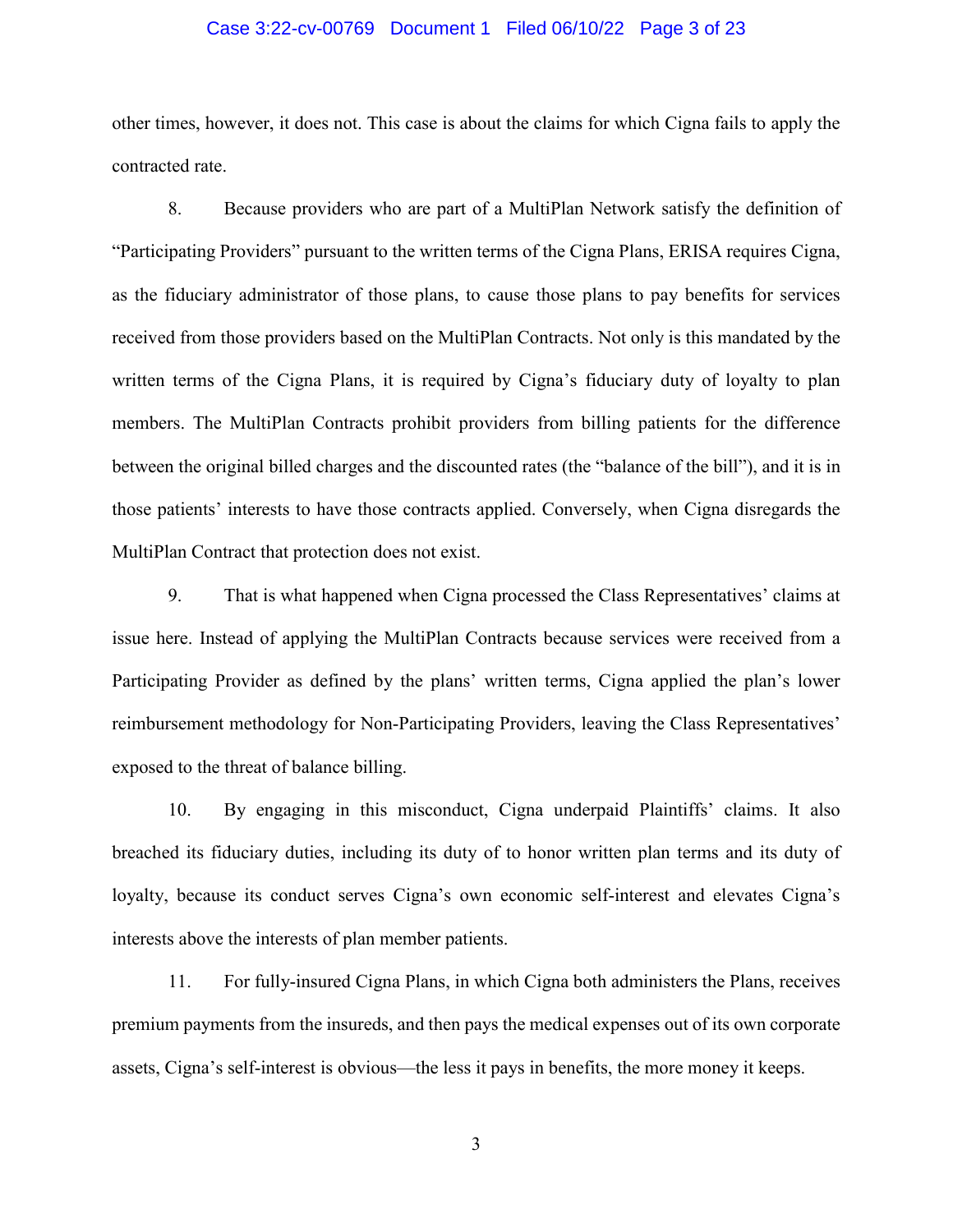#### Case 3:22-cv-00769 Document 1 Filed 06/10/22 Page 4 of 23

12. For self-funded Cigna Plans like those of the Class Representatives, in which Cigna administers the Plans on behalf of Plan sponsors or employers who pay the medical expenses out of their own assets, Cigna's misconduct advances its self-interest because it allows Cigna to receive higher administrative fees. Under its contracts with the employers who establish a selffunded plan, Cigna receives a "savings" fee, payable by its self-funded customers, that is larger funded plan, Cigna receives a "savings" fee, payable by its self-funded customers, that is larger when Cigna causes the Plan to pay less for a given claim. By paying less than the amount required by the MultiPlan Contract, Cigna increases the amount of "savings" it claims and the resulting fees it receives. 12. For self-funded Cigna Plans like those of the Class Representatives, in which Cigna<br>administers the Plans on behalf of Plan sponsors or employers who pay the medical expenses out<br>of their own assets, Cigna's misconduct when Cigna causes the Plan to pay less for a given claim. By paying less than the amount required<br>by the MultiPlan Contract, Cigna increases the amount of "savings" it claims and the resulting fees<br>it receives.<br>13. Plainti

13. Plaintiffs Stewart and Plumacher, and Ms. Montoya Marin, were each members of Cigna Plans. Each of them received health care services from providers who had entered into MultiPlan Contracts and who were thereby indirectly contracted with Cigna to provide services to Cigna insureds for discounted rates. Rather than applying the rates provided for under the MultiPlan Contracts, however, Cigna caused Plaintiffs' Plans to pay far less in benefits. As a result, Plaintiffs did not receive the benefits to which they were entitled, and Plaintiffs were exposed to the threat of balance billing. MultiPlan Contracts and who were thereby indirectly contracted with Cigna to provide services to<br>Cigna insureds for discounted rates. Rather than applying the rates provided for under the<br>MultiPlan Contracts, however, Cign

14. Internal appeals were filed on behalf of the three claimants. All of the appeals were denied. Thus, each of the Plaintiffs exhausted their internal appeals and is entitled to bring this action under ERISA.

### II. THE PARTIES **II. THE PARTIES**

### Plaintiffs **Plaintiffs**

15. Plaintiff Stewart is a resident of Yakima, Washington, and was a participant in a self-funded ERISA health benefits plan issued through her employer, DaVita Kidney Care. Her employer engaged Cigna to serve as the claims administrator for the plan ("Stewart's Plan"). 15. Plaintiff Stewart is a resident of Yakima, Washington, and was a participant in a<br>self-funded ERISA health benefits plan issued through her employer, DaVita Kidney Care. Her<br>employer engaged Cigna to serve as the claim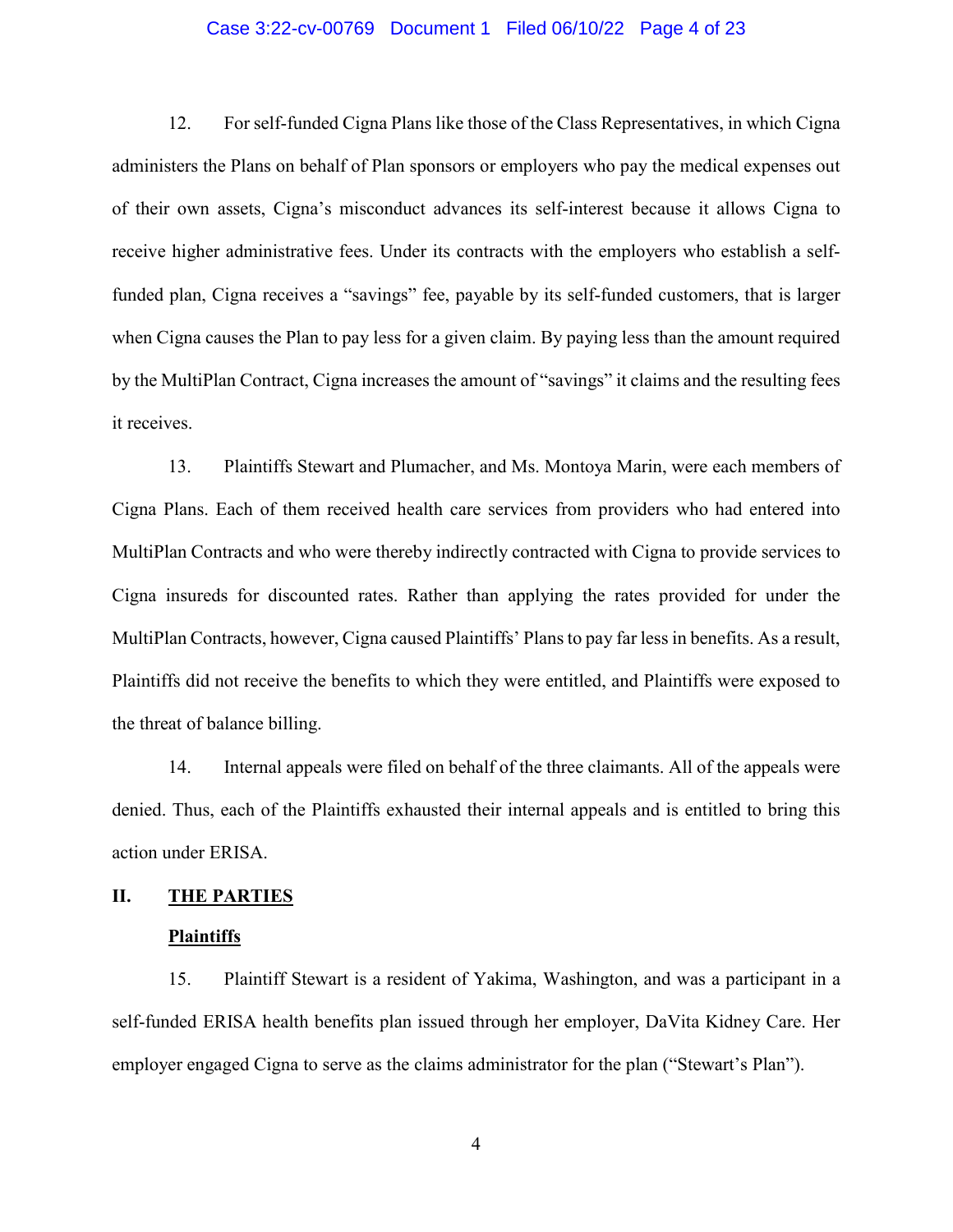16. Plaintiff Plumacher is a resident of Holmdel, New Jersey. She was a beneficiary under a self-funded ERISA health benefits plan through her husband's employer, Tropical Cheese Industries, Inc. Her plan ("Plumacher's Plan") engaged Cigna to serve as the claims administrator. 16. Plaintiff Plumacher is a resident of Holmdel, New Jersey. She was a beneficiary<br>under a self-funded ERISA health benefits plan through her husband's employer, Tropical Cheese<br>Industries, Inc. Her plan ("Plumacher's Pla

17. Plaintiff Cardona currently resides in Kissimmee, Florida. His mother, Ms. Montoya Marin, resides in Roselle Park, New Jersey. Ms. Montoya Marin was a participant in a self-funded ERISA plan issued through her employer, Stanley Black & Decker, Inc., which engaged Cigna to serve as the claims administrator for the plan ("Montoya Marin's Plan"). Ms. Montoya Marin has signed a Durable Power of Attorney in which she has designated her son, Plaintiff Cardona, as her Attorney-in-Fact, with the power and authority to bring this action under ERISA in her name and on her behalf. self-funded ERISA plan issued through her employer, Stanley Black & Decker, Inc., which<br>engaged Cigna to serve as the claims administrator for the plan ("Montoya Marin's Plan"). Ms.<br>Montoya Marin has signed a Durable Power Case 3:22-cv-00769 Document 1 Filed 06/10/22 Page 5 of 23<br>
16. Plaintiff Plumacher's it a resident of Holmdsl, New Jerseys. She was a benchiciary<br>
under a cif-finaded iRISA health benchts plan through her husband's employ

#### Defendants **Defendants**

18. Defendant Cigna Corporation is a Connecticut corporation headquartered at 900 Cottage Grove Road, Bloomfield, Connecticut 06002. It provides insurance, administers health plans, and offers related products and services in the United States.

19. Defendant Cigna Health and Life Insurance Company is a Connecticut corporation headquartered at the same location as defendant Cigna Corporation in Bloomfield, Connecticut.

20. The Cigna Defendants, along with their affiliated companies and wholly owned and controlled subsidiaries, insure, underwrite, and administer health benefits plans. As the claims administrator that has been delegated discretionary authority and control over the underlying health benefits plans it administers, including Plaintiffs' Cigna Plans, Cigna is an ERISA fiduciary. 18. Defendant Cigna Corporation is a Connecticut corporation headquartered at 900<br>Cottage Grove Road, Bloomfield, Connecticut 06002. It provides insurance, administers health<br>plans, and offers related products and services

### III. JURISDICTION AND VENUE **III. JURISDICTION AND VENUE**

21. Subject-matter jurisdiction is appropriate over Plaintiffs' claims under 28 U.S.C. § 1331 (federal question jurisdiction) and 29 U.S.C. § 1132(e) (ERISA).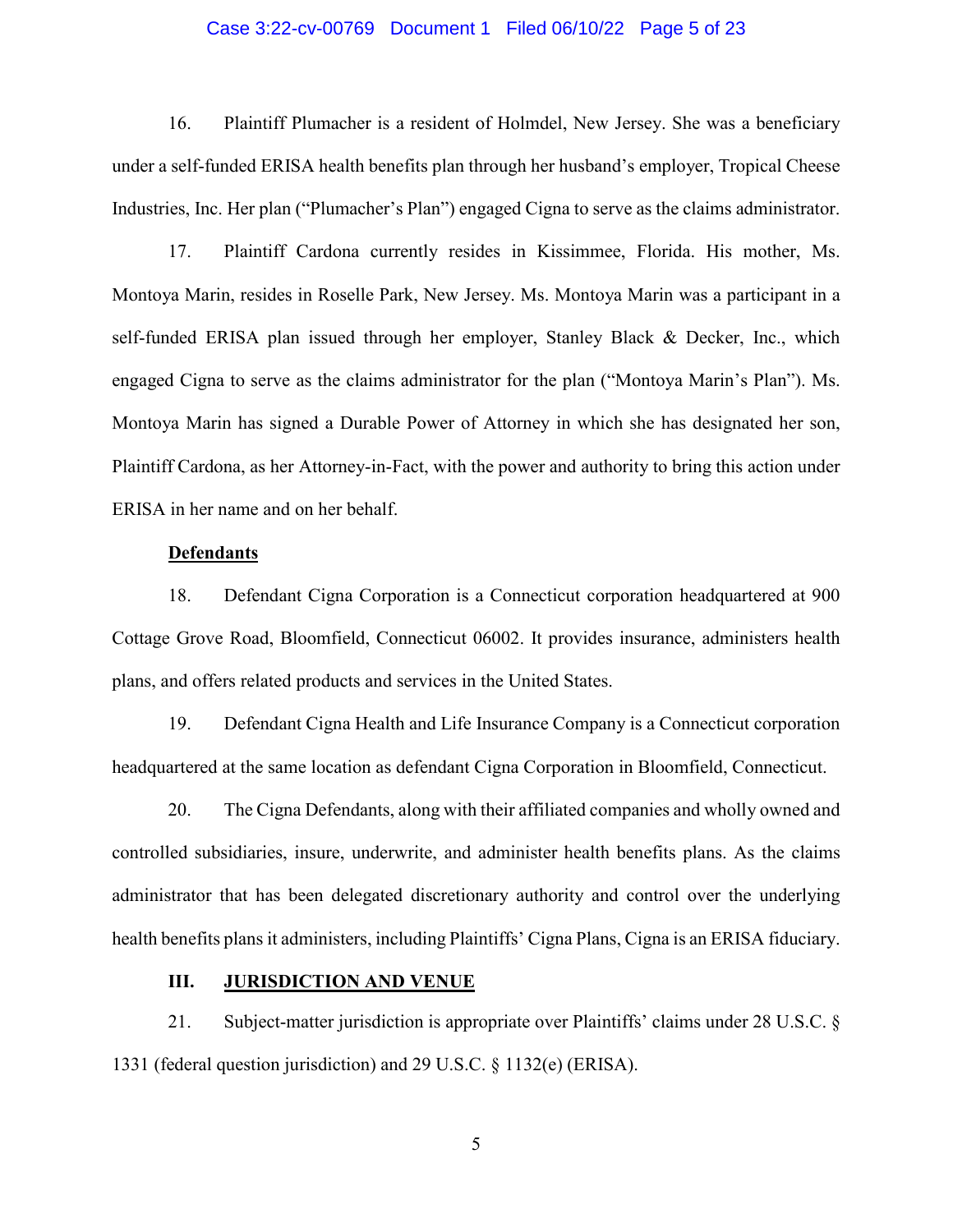22. Venue is proper in this district under 28 U.S.C. § 1391(b)(1) and (c)(2). Both Defendants have their headquarters in this District and reside in this District. Moreover, Cigna issues and administers various ERISA health benefit plans in this District and makes coverage and benefits decisions for insureds who reside in this District. 22. Venue is proper in this district under 28 U.S.C. § 1391(b)(1) and (c)(2). Both<br>Defendants have their headquarters in this District and reside in this District. Moreover, Cigna<br>issues and administers various ERISA heal

## IV. FACTUAL ALLEGATIONS<br>Plaintiff Stewart

#### **Plaintiff Stewart**

#### Stewart's Plan **Stewart's Plan**

23. Ms. Stewart receives her health care benefits from her employer. The written terms 23. Ms. Stewart receives her health care benefits from her employer. The written terms<br>of Stewart's Plan provide benefits for covered health care services from both network and nonnetwork providers. network providers.

24. Stewart's Plan specifies that "Cigna Health and Life Insurance Company (Cigna) provides claim administration services to the plan." As the party with delegated authority "to interpret and apply plan terms and to make factual determinations in connection with its review of claims under the plan," including "the determination of whether a person is entitled to benefits under the plan, and the computation of any and all benefit payments," Cigna is an ERISA fiduciary to Stewart's Plan. 24. Stewart's Plan specifies that "Cigna Health and Life Insurance Company (Cigna)<br>provides claim administration services to the plan." As the party with delegated authority "to<br>interpret and apply plan terms and to make f claims under the plan," including "the determination of whether a person is entitled to benefits<br>under the plan, and the computation of any and all benefit payments," Cigna is an ERISA fiduciary<br>to Stewart's Plan.<br>25. Unde Case 3:22-cv-00769 Document 1 Filed 06/10/22 Page 6 of 23<br>
22. Venue is proper in this district under 28 U.S.C. § 1391(b)(1) and (e)(2). Both<br>Defendunts have their headquarters in this District and reside in this District

25. Under Stewart's Plan, a member may select services from a Participating or Non-Participating Provider. The plan defines a "Participating Provider" to mean "a Hospital, a Participating Provider. The plan defines a "Participating Provider" to mean "a Hospital, a Physician or any other health care practitioner or entity that has a direct *or indirect* contractual arrangement with Cigna to provide covered services with regard to a particular plan under which the participant is covered." (Emphasis added.) Stewart's Plan uses the term Participating Provider interchangeably with "In-Network Provider." Physician or any other health care practitioner or entity that has a direct *or indirect* contractual<br>arrangement with Cigna to provide covered services with regard to a particular plan under which<br>the participant is cover

26. The written terms of Stewart's Plan explain that when services are received from a Participating Provider, the Plan will pay 80% of the charges, with the member responsible for the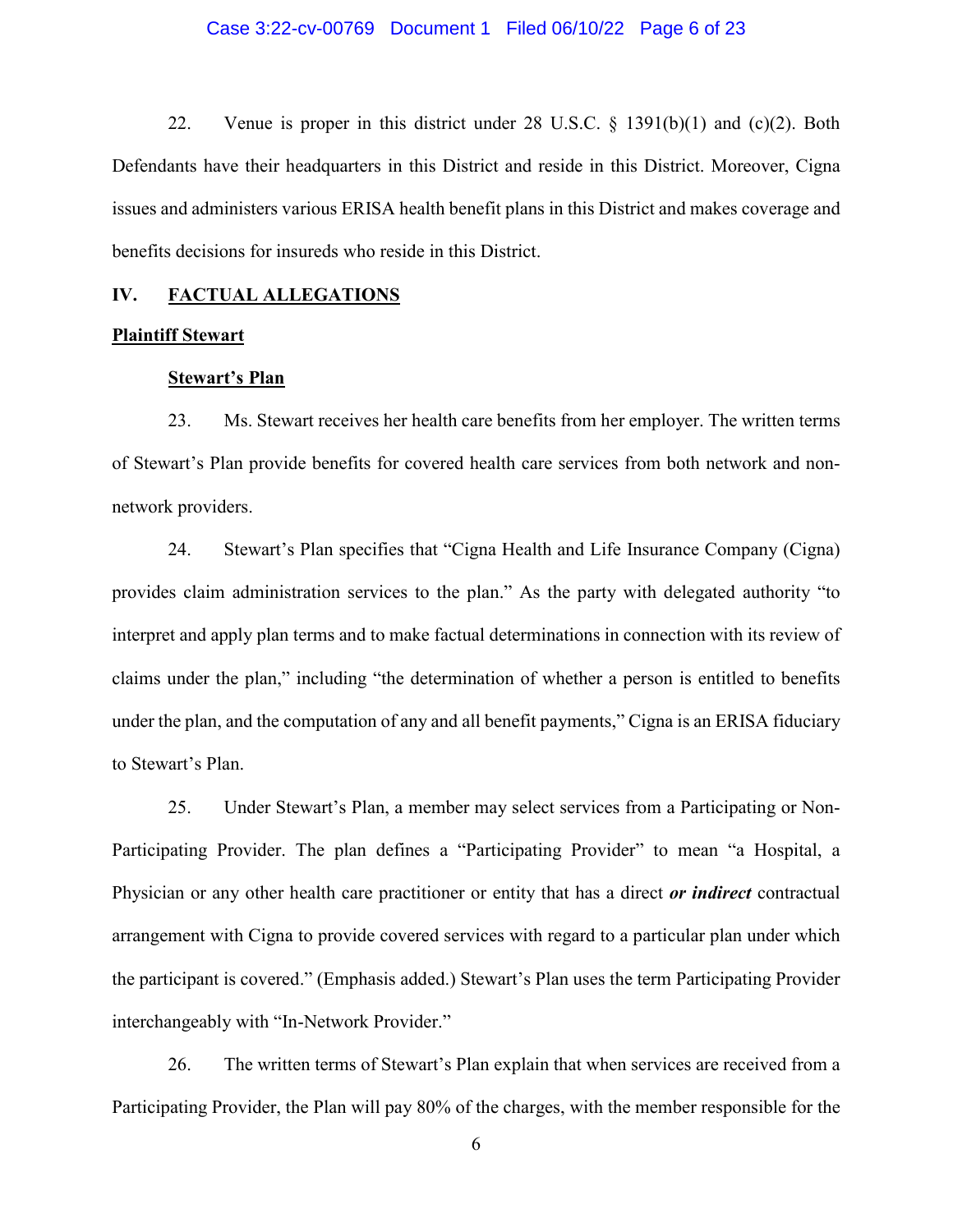remaining 20% as co-insurance. In other words, the Plan pays up to 80% of the contracted rate agreed to by Participating Providers. After a maximum out-of-pocket amount is reached, the Plan pays claims at 100%. Under Stewart's Plan, a member who uses a Participating Provider is not subject to a balance-billing obligation. remaining 20% as co-insurance. In other words, the Plan pays up to 80% of the contracted rate<br>agreed to by Participating Providers. After a maximum out-of-pocket amount is reached, the Plan<br>pays claims at 100%. Under Stewa Case 3:22-cv-00769 Document 1 Filed 06/10/22 Page 7 of 23<br>
remaining 20% as co-insurance. In other words, the Plan pays up to 80% of the co<br>
agreed to by Participating Providers. After a maximum out-of-pocket amount is rea

27. By contrast, Stewart's Plan uses a different reimbursement methodology for Outof-Network services, called the "Maximum Reimbursable Charge" ("MRC"). Stewart's Plan states of-Network services, called the "Maximum Reimbursable Charge" ("MRC"). Stewart's Plan states<br>expressly that the MRC is "Not Applicable" to determining the reimbursement amount for In-Network covered services, like those that Ms. Stewart received here.

28. Stewart's Plan describes the MRC as follows:

Network covered services, like those that Ms. Stewart received here.<br>
28. Stewart's Plan describes the MRC as follows:<br>
The Maximum Reimbursable Charge is determined based on the lesser of the provider's normal charge for a similar service or supply; or A percentile of charges made by providers of such service or supply in the geographic area where it is received. These charges are compiled in a database we have selected. provider's normal charge for a similar service or supply; or<br>A percentile of charges made by providers of such service or supply in the<br>geographic area where it is received. These charges are compiled in a database we<br>have

29. For Non-Participating Providers (a term the Plan uses interchangeably with "Outof-Network Providers"), the written terms of Stewart's Plan state that the Plan will pay 50% of the<br>MRC. MRC.

30. The Plan further notes, when describing a Non-Participating Provider, that "[t]he 30. The Plan further notes, when describing a Non-Participating Provider, that "[t]he<br>provider may bill you for the difference between the provider's normal charge and the Maximum Reimbursable Charge, in addition to applicable deductibles and coinsurance." Reimbursable Charge, in addition to applicable deductibles and coinsurance."

31. Stewart's Plan encourages members to use Participating Providers whenever 31. Stewart's Plan encourages members to use Participating Providers whenever<br>possible, stating, for example: "When you select a Participating Provider, this plan pays a greater share of the costs than if you select a non-Participating Provider."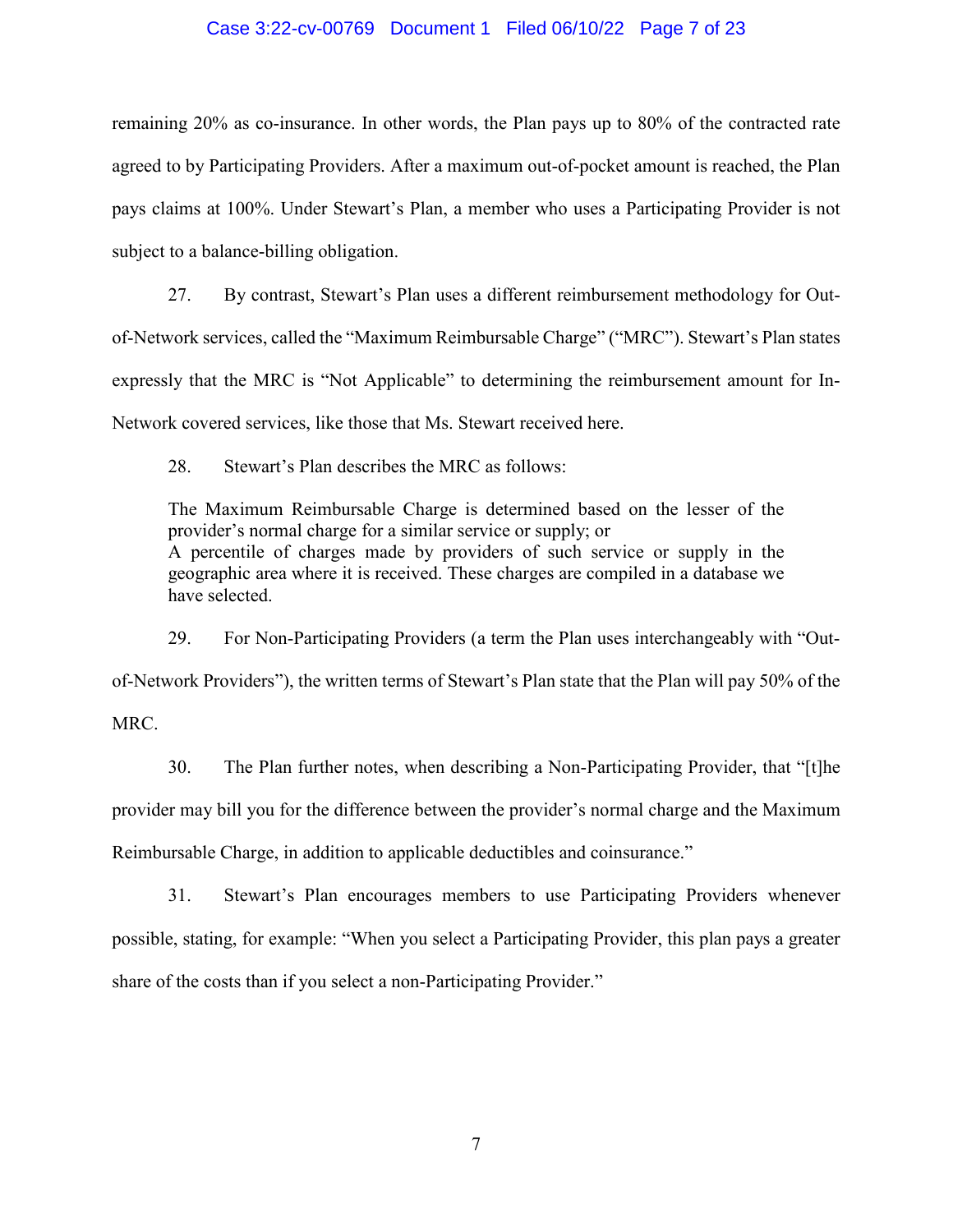### Dr. Schwaegler's and SSI's MultiPlan Contract **Dr. Schwaegler's and SSI's MultiPlan Contract**

32. Ms. Stewart received care for her back pain from Dr. Paul E. Schwaegler, a Board-32. Ms. Stewart received care for her back pain from Dr. Paul E. Schwaegler, a Board-Certified Spine Surgeon who owns and is the Managing Member of Seattle Spine Institute PLLC ("SSI"), located in downtown Seattle. When Dr. Schwaegler provides medical services at SSI, he bills for both his own professional fee and the SSI's facility fee using the same Taxpayer Identification Number ("TIN"). Unless otherwise indicated, "Dr. Schwaegler" is used herein to refer to both himself and his company, SSI. Certified Spine Surgeon who owns and is the Managing Member of Seattle Spine Institute PLLC<br>("SSI"), located in downtown Seattle. When Dr. Schwaegler provides medical services at SSI, he<br>bills for both his own professional Case 3:22-cv-00769 Document 1 Filed 06/10/22 Page 8 of 23<br>
Dr. Schwaegler's and SSI's MultiPlan Contract<br>
32. Ms. Stewart received eare for her hack pain from Dr. Paul F. Schwaeg<br>
Certified Spins Surgeon who covas and is

33. At the time Ms. Stewart received those services, Dr. Schwaegler, under the SSI name, had a negotiated fee contract with MultiPlan in which SSI, on Dr. Schwaegler's behalf, agreed: Identification Number ("TIN"). Unless otherwise indicated, "Dr. Schwaegler" is used herein to<br>refer to both himself and his company, SSI.<br>33. At the time Ms. Stewart received those services, Dr. Schwaegler, under the SSI<br>n

to accept payment-in-full for all non-network claims/bills submitted to benefit programs issued or administered by clients of MultiPlan (including its subsidiaries Viant and NCN) as follows: to accept payment-in-full for all non-network claims/bills submitted to benefit programs issued or administered by clients of MultiPlan (including its subsidiaries Viant and NCN) as follows: 10% off Billed Charges

10% off Billed Charges

\* \* \* \* \* \* \* \*

- ... You retain the right to bill the patient (or other financially responsible party) for items not covered under the patient's benefit plan and for amounts such as deductibles, coinsurance, or co-payments, whenever appl party) for items not covered under the patient's benefit plan and for amounts such as deductibles, coinsurance, or co-payments, whenever applicable.
- By accepting this agreement, you represent that you are authorized to act on behalf of all physicians using the same TIN, and this agreement will apply behalf of all physicians using the same TIN, and this agreement will apply to all such physicians. to all such physicians.

### Ms. Stewart's Benefit Claims

#### **SSI Facility Fee Claims**

34. Ms. Stewart received surgery from Dr. Schwaegler at SSI on June 19, 2017. The billed charges for the operating room facility fees totaled \$119,766.80. Cigna processed the claim on November 21, 2017 and reported the results to Ms. Stewart in an Explanation of Benefits ("EOB"). **Ms. Stewart's Benefit Claims**<br> **SSI Facility Fee Claims**<br>
34. Ms. Stewart received surgery from Dr. Schwaegler at SSI on June 19, 2017. The<br>
billed charges for the operating room facility fees totaled \$119,766.80. Cigna p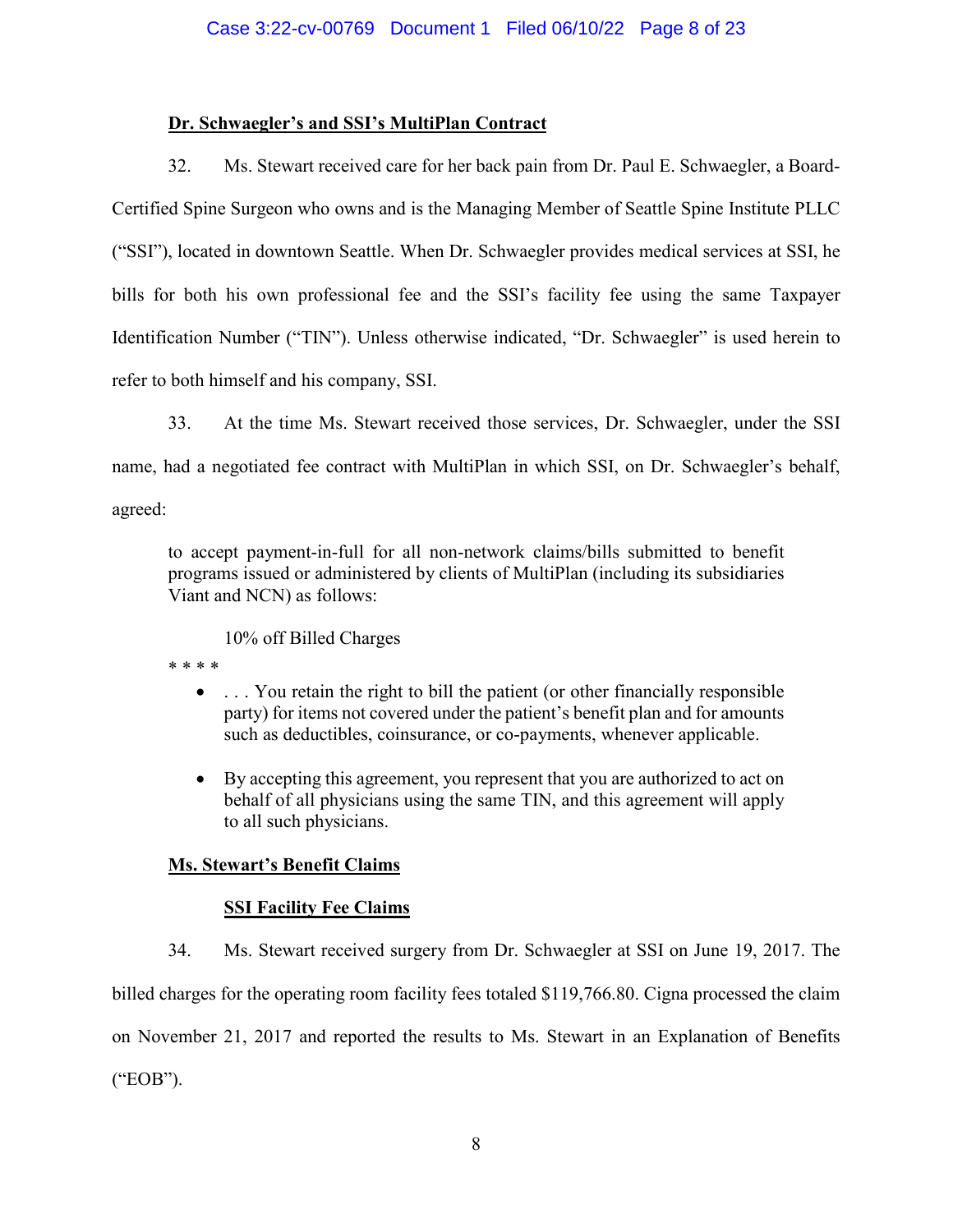35. In the EOB, Cigna reported that there was a "discount" totaling \$61,759.67, leaving a total bill of \$58,007.13. Of that amount, Cigna deemed \$54,496.42 to be the "amount not covered," with the "covered amount" being only \$3,510.71, reflecting what was paid to SSI. 35. In the EOB, Cigna reported that there was a "discount" totaling \$61,759.67, leaving<br>a total bill of \$58,007.13. Of that amount, Cigna deemed \$54,496.42 to be the "amount not<br>covered," with the "covered amount" being on

36. The Cigna EOB defined "discount" as follows:

The amount you save by using a health care professional or facility (doctor, hospital, etc.) that belongs to a Cigna network. Cigna negotiates lower rates with its in-network doctors, hospitals and other facilities that help you save money. Using out-of-network providers will cost you more. If you go out-of-network for services, Cigna may be able to get you discounts through third-party vendor contracts. hospital, etc.) that belongs to a Cigna network. Cigna negotiates lower rates with<br>its in-network doctors, hospitals and other facilities that help you save money.<br>Using out-of-network providers will cost you more. If you

37. This statement was false, as neither SSI nor Dr. Schwaegler had agreed to this so-37. This statement was false, as neither SSI nor Dr. Schwaegler had agreed to this socalled "discount." The only "discount" SSI (or Dr. Schwaegler) ever agreed to accept was the one called "discount." The only "discount" SSI (or Dr. Schwaegler) ever agreed to accept was the one<br>in the MultiPlan Contract, but Cigna failed to apply the MultiPlan Contract when processing the claim. Instead, without negotiating any discount with SSI or Dr. Schwaegler, Cigna directed the claim to its agent, a company called Zelis, to unilaterally "re-price" the claim at an amount far lower than that called for by the MultiPlan Contract, and then Cigna caused Stewart's Plan to pay that lower amount. In doing so, Cigna violated the written terms of the Stewart Plan and breached its fiduciary duties under ERISA. Case 3:22-cv-00769 Document 1 Filed 06110/22 Page 9 of 23<br>
35. In the EOB, Cigna reported that there was a "discount" tratting \$61,759.67, leaving<br>
a total bill of SS8,007.13. Of that amount, Gigna deemed \$54,496.42 to be

38. On behalf of Ms. Stewart, SSI appealed how Cigna processed the SSI facility fee claim by letter dated May 17, 2018. Among other things, SSI challenged Cigna's failure to apply its MultiPlan Contract as required by Stewart's Plan's written terms and pointed out that Cigna had appropriately applied the MultiPlan Contract for Ms. Stewart on three other occasions.

39. Cigna responded to SSI by letter dated May 31, 2018 to SSI's Seattle office. Cigna's response failed to address its failure to apply the MultiPlan Contract to this claim.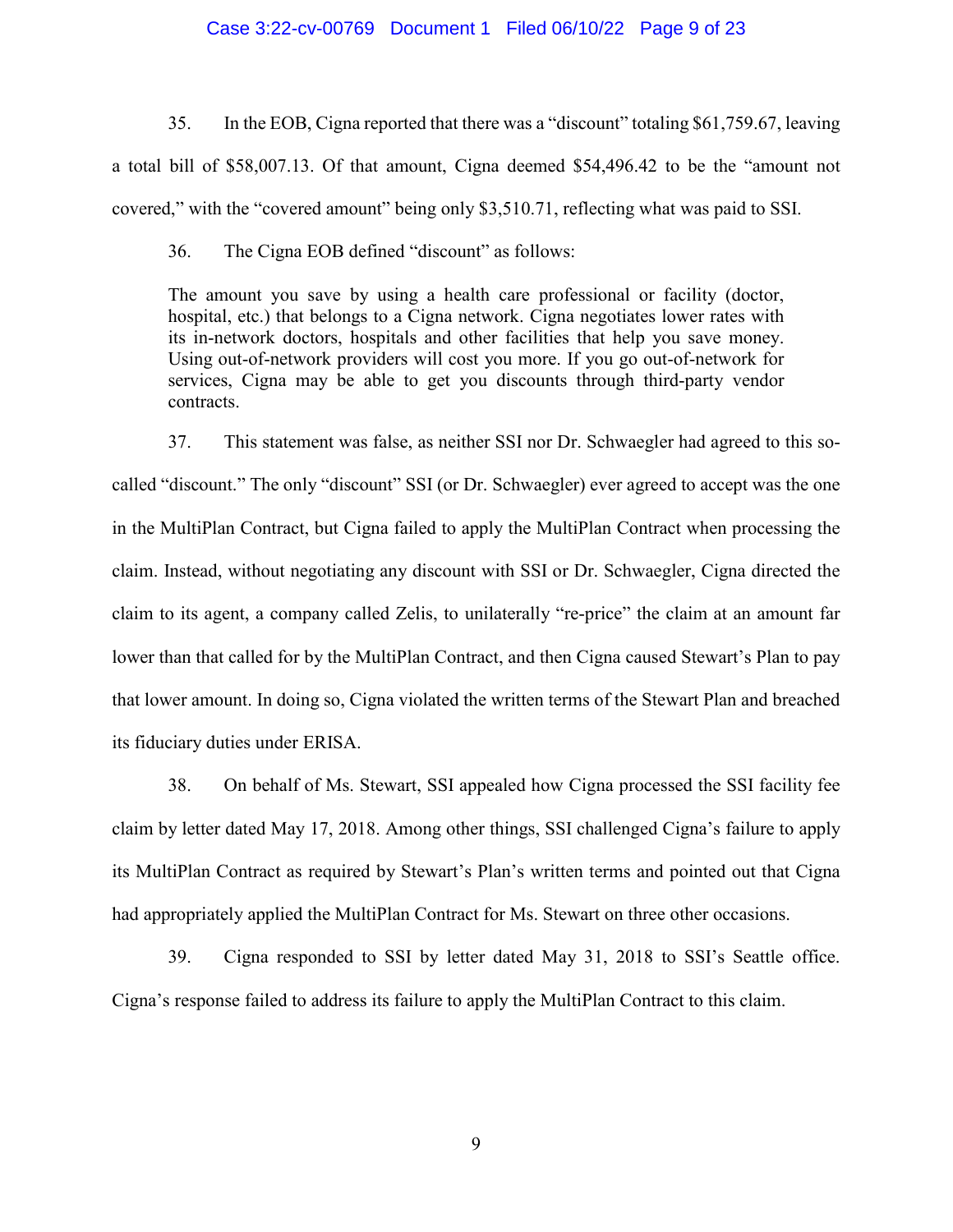40. Cigna reprocessed the claim twice, but each time failed to use the agreed-upon reimbursement rate in SSI's MultiPlan Contract. And the last EOB, issued on July 31, 2019, again stated that Ms. Stewart owed nothing further. 40. Cigna reprocessed the claim twice, but each time failed to use the agreed-upon<br>reimbursement rate in SSI's MultiPlan Contract. And the last EOB, issued on July 31, 2019, again<br>stated that Ms. Stewart owed nothing furth

41. On January 22, 2020, an appeal was filed with Cigna concerning Ms. Stewart's claim. In addition to challenging Cigna's continued denial of coverage for certain operating room surgical supplies, the appeal letter asserted that "[t]he primary procedure remains grossly under-surgical supplies, the appeal letter asserted that "[t]he primary procedure remains grossly underreimbursed." Among other things, the letter reiterated that any assertion that SSI or Dr. Schwaegler reimbursed." Among other things, the letter reiterated that any assertion that SSI or Dr. Schwaegler<br>had agreed to a discounted rate from Zelis was false, adding that "Seattle Spine Institute has *not* signed a pricing or negotiated discount agreement with (Zelis) for this claim." Thus, the appeal signed a pricing or negotiated discount agreement with (Zelis) for this claim." Thus, the appeal<br>letter asked Cigna to "accept this letter as a formal appeal to reprocess this claim [to] allow full billed charges on the primary procedure 22558, as we have shown those charges are prevailing billed charges on the primary procedure 22558, as we have shown those charges are prevailing charges for that procedure." charges for that procedure."<br>42. Cigna denied the appeal by letter to Ms. Stewart dated March 2, 2020, stating: Case 3:22-cv-00769 Document 1 Filed 06/10/22 Page 10 of 23<br>
40. Cigna reprocessed the claim twice, but each time failed to use the reinbursement rate in SSI's MultiPlan Contract. And the last EOB, issued on July 31,<br>
41. O

### Appeal Decision **Appeal Decision**

After reviewing the appeal submitted by Seattle Spine Institute PLLC, the original After reviewing the appeal submitted by Seattle Spine Institute PLLC, the original decision to apply vendor pricing to the outpatient facility services provided on June 19, 2017 is upheld.<br>\* \* \* \*

\* \* \* \*

This decision was based on the following:

Our records indicate the bill processed according to a pricing review done by an This decision was based on the following:<br>Our records indicate the bill processed according to a pricing review done by an<br>outside vendor. We have confirmed with the provider that you are not responsible for the difference between the original billed amount and the discounted amount agreed to by the provider. If you are being billed for any amount above the discounted amount, other than your copay or customer amount, please return a copy of the bill and this letter to Cigna. for the difference between the original billed amount and the discounted amount<br>agreed to by the provider. If you are being billed for any amount above the<br>discounted amount, other than your copay or customer amount, pleas

43. This explanation by Cigna was false: SSI and Dr. Schwaegler had repeatedly

i.e., Zelis.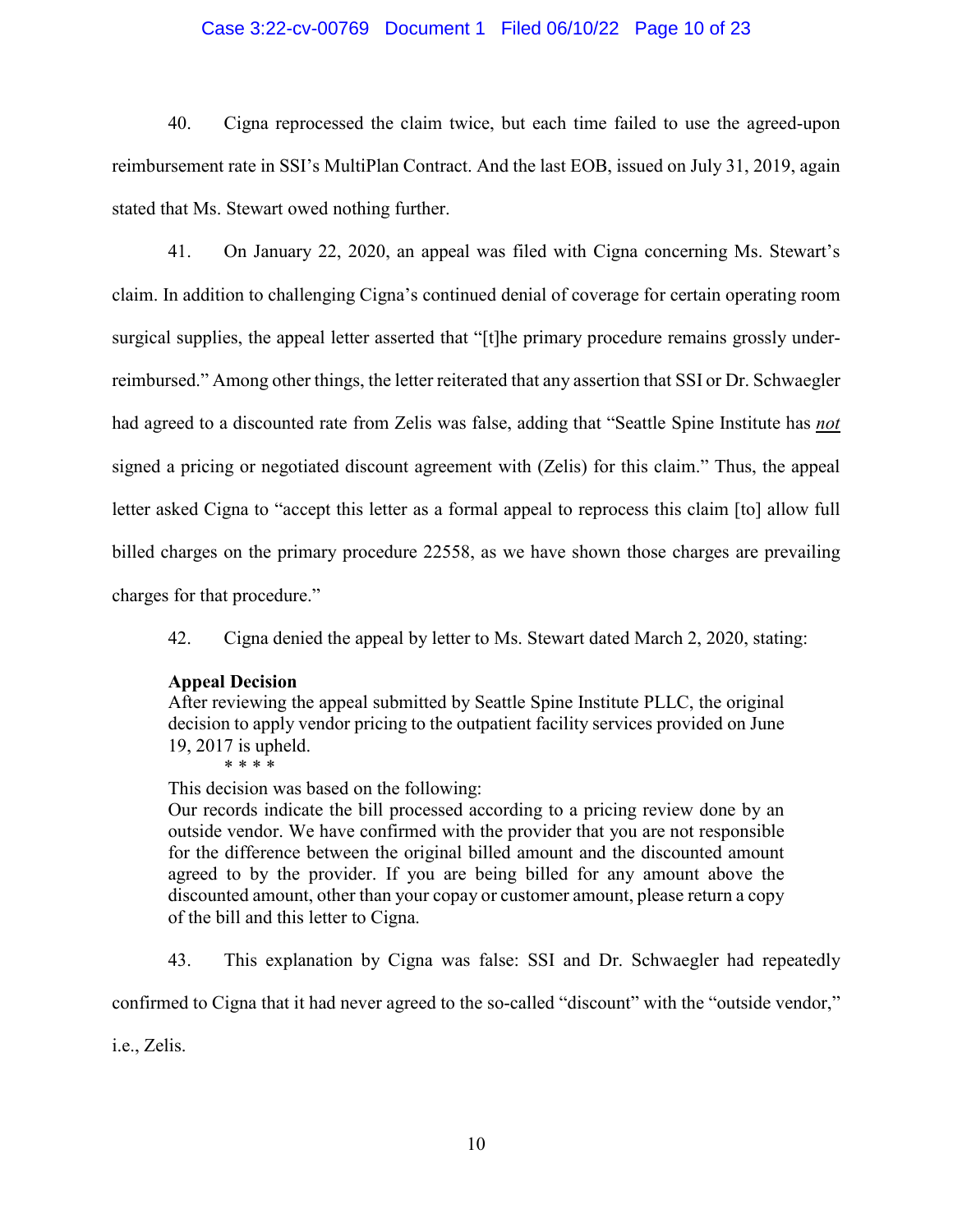44. At the end of the letter, Cigna stated that "[t]his decision represents the final step of the internal appeal process," adding that "if your plan is governed by ERISA, you also have the right to bring legal action under Section 502(a) of ERISA within three (3) years." 44. At the end of the letter, Cigna stated that "[t]his decision represents the final step<br>of the internal appeal process," adding that "if your plan is governed by ERISA, you also have the<br>right to bring legal action unde

#### Dr. Schwaegler's Professional Fee Claims **Dr. Schwaegler's Professional Fee Claims**

45. In addition to the facility fee claims submitted by SSI, Dr. Schwaegler, who 45. In addition to the facility fee claims submitted by SSI, Dr. Schwaegler, who performed the spinal surgery for Ms. Stewart, also submitted a claim for his professional fee, performed the spinal surgery for Ms. Stewart, also submitted a claim for his professional fee, totaling \$63,099.17. totaling \$63,099.17.

46. As with the facility fee, Cigna violated its fiduciary duties and the plan's written terms. It ignored the MultiPlan Contract, relied on a much lower re-priced amount provided to it by Zelis, and then paid that lower amount. 46. As with the facility fee, Cigna violated its fiduciary duties and the plan's written<br>terms. It ignored the MultiPlan Contract, relied on a much lower re-priced amount provided to it<br>by Zelis, and then paid that lower a

47. Along with SSI, Dr. Schwaegler repeatedly sought to challenge the underpayment. Cigna repeatedly conceded that the plan owed more money, and Cigna repeatedly caused the plan to pay a little more money, but even after all that, it failed to pay the full amount actually called for the MultiPlan Contract and/or Stewart's Plan. 47. Along with SSI, Dr. Schwaegler repeatedly sought to challenge the underpayment.<br>Cigna repeatedly conceded that the plan owed more money, and Cigna repeatedly caused the plan<br>to pay a little more money, but even after a Case 3:22-cv-00769 Document 1 Filed 06/10/22 Page 11 of 23<br>
At the end of the letter, Cigna stated that "[t]his decision represents that<br>
al appeal process," adding that "if your plan is governed by ERISA, you a<br>
glegal a

48. By letter dated November 18, 2019, Dr. Schwaegler, through his billing company, sent a balance bill to Ms. Stewart for the unpaid portion of his bill, stating:

We write to you today with respect to the spine surgical services provided to you by Dr. Paul Schwaegler on June 21, 2017.

As you are aware, this claim has been processed 4 times over the past two years. The most recent processing was in September 2019. That processing resulted in an additional payment of \$11,960.68. Please reference the table below summarizing the payments over the two-year period. the payments over the two-year period. As you are aware, this claim has been processed 4 times over the past two years.<br>The most recent processing was in September 2019. That processing resulted in an additional payment of \$11,960.68. Please reference the table

|                 | <b>Charges</b> | \$63,099.17 |
|-----------------|----------------|-------------|
| Claim           |                |             |
| <b>Payments</b> | 8/21/2017      | \$10,133.89 |
|                 | 11/15/2007     | \$270.42    |
|                 | 11/6/2018      | \$6,938.51  |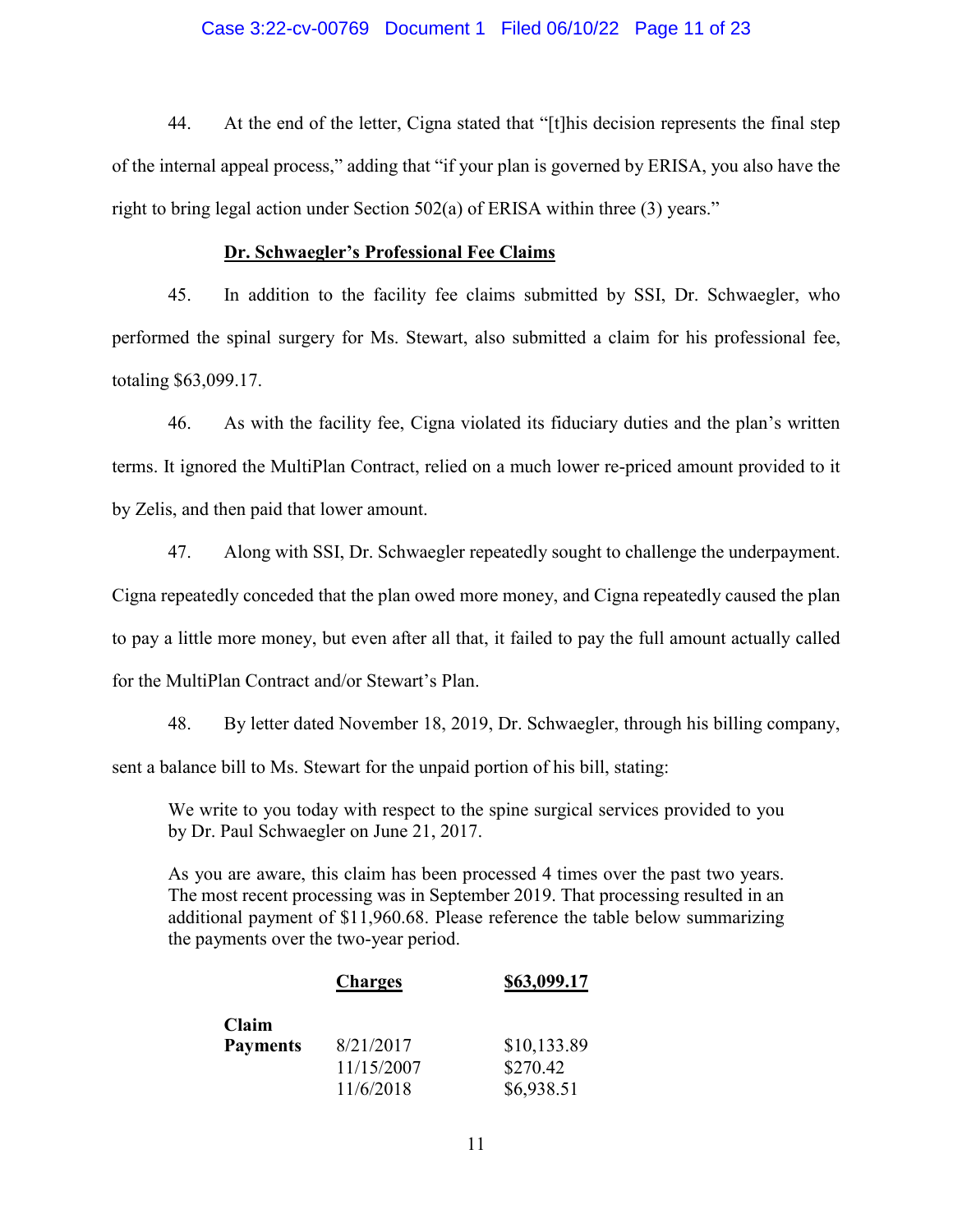|                 | 9/26/2019 | \$11,960.68 |
|-----------------|-----------|-------------|
| Total           |           | \$29,303.50 |
| <b>Payments</b> |           |             |
| Outstanding     |           | \$33,795.67 |

**Outstanding** \$33,795.67<br>As seen above, new processing leaves you with an outstanding balance of \$33,795.67. Enclosed is a balance bill for that amount. \$33,795.67. Enclosed is a balance bill for that amount.

49. After receiving the balance bill, Ms. Stewart appealed by letter dated March 6,

2020. The appeal letter challenged Cigna's processing of the claim, which left her "financially 49. After receiving the balance bill, Ms. Stewart appealed by letter dated March 6, 2020. The appeal letter challenged Cigna's processing of the claim, which left her "financially responsible for over 50% of the claim char

responsible for over 50% of the claim charges (over \$30,000!)."

50. In her appeal, Ms. Stewart noted Cigna's statement in her EOB that "if you go out-50. In her appeal, Ms. Stewart noted Cigna's statement in her EOB that "if you go out-

of-network for services, Cigna may be able to get your discounts through third-party vendor of-network for services, Cigna may be able to get your discounts through third-party vendor

Contract, stating:

contracts." She then pointed out that, in fact, such a discount was available through the MultiPlan<br>Contract, stating:<br>Seattle Spine Institute (Dr. Schwaegler's practice) <u>does</u> have a third-party vendor<br>contract that Cign Seattle Spine Institute (Dr. Schwaegler's practice) *does* have a third-party vendor contract that Cigna is aware of and is able to use. Specifically, Seattle Spine Institute has a discount contract with MultiPlan, a third-party vendor that Cigna works with. It is clear to me that Cigna is able to access this discount because it was used by Cigna to process both other Seattle Spine Institute claims for the same **used by Cigna to process both other Seattle Spine Institute claims for the same**  surgery: **surgery**:

- Surgical assistant claim: Jeffery Fernandez, PA Surgical assistant claim: Jeffery Fernandez, PA
- Operating room claim: Seattle Spine Institute Operating room claim: Seattle Spine Institute

#### Request: **Request**:

Please accept this letter as an appeal to reprocess the above referenced claim. Please accept this letter as an appeal to reprocess the above referenced claim. Specifically, I request Cigna use the MultiPlan-Seattle Spine Institute discount **Specifically, I request Cigna use the MultiPlan-Seattle Spine Institute discount agreement to process the claim.** agreement to process the claim.

- Cigna is able to access this discount. Cigna is able to access this discount.
- Use of the MultiPlan agreement to process this claim would be consistent Use of the MultiPlan agreement to process this claim would be consistent with processing of the other claims by the same provider for the same with processing of the other claims by the same provider for the same surgery. surgery.
- Use of the MultiPlan agreement to process this claim would dramatically reduce my personal financial responsibility.<br>51. Cigna denied Ms. Stewart's appeal by letter dated May 5, 2020, stating: reduce my personal financial responsibility.
- 51. Cigna denied Ms. Stewart's appeal by letter dated May 5, 2020, stating: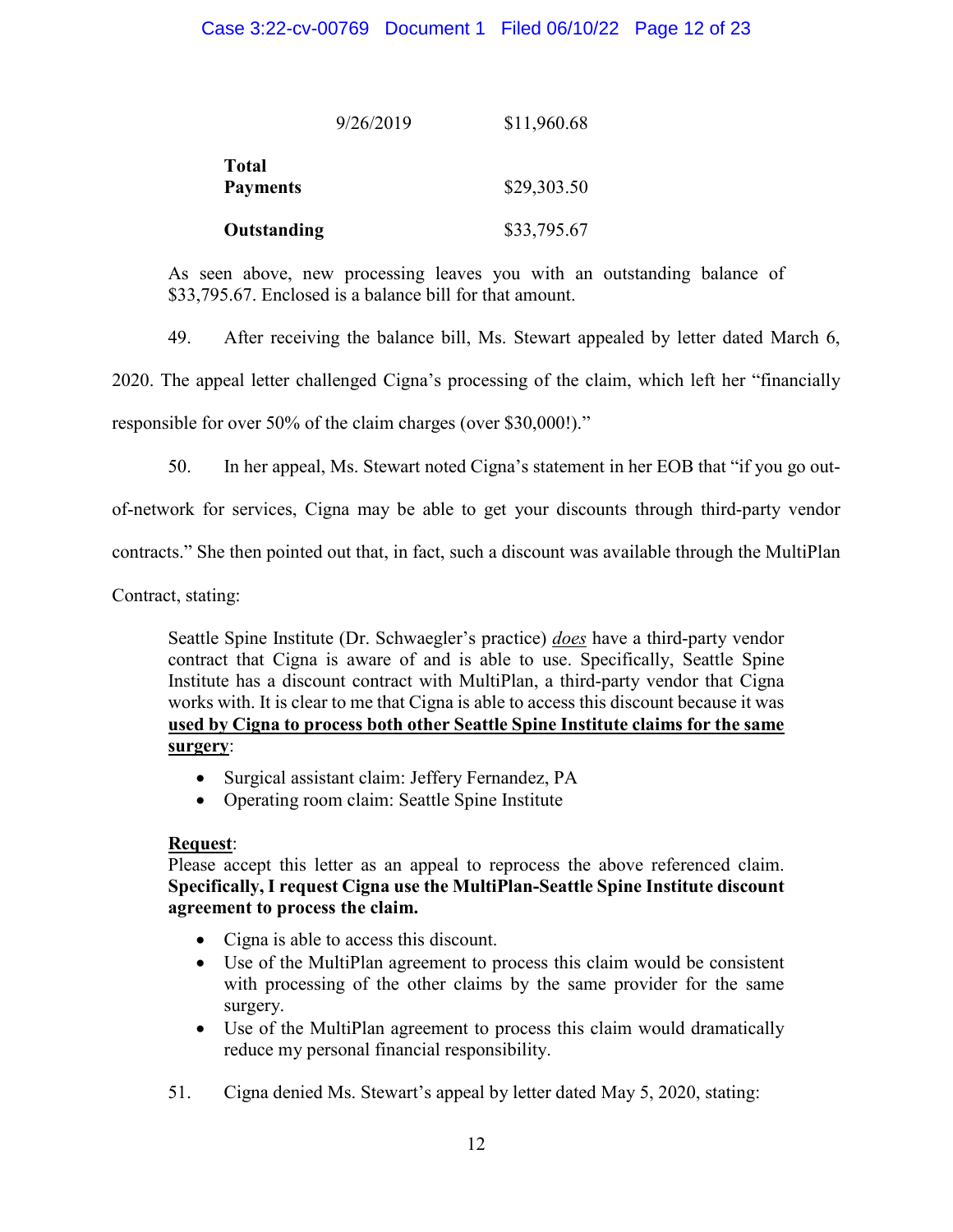### Appeal Decision **Appeal Decision**

After reviewing your appeal, the original decision to apply Maximum Reimbursable Charge for the procedure codes 22612 (fusion of lower spine bones, After reviewing your appeal, the original decision to apply Maximum<br>Reimbursable Charge for the procedure codes 22612 (fusion of lower spine bones,<br>posterior or posterolateral approach), 22633 (fusion of lower spine bones removal of disc, posterior or posterolateral approach, single interspace and segment) and all other related services is upheld.<br>\* \* \* \* segment) and all other related services is upheld.

\* \* \* \*

The decision was based on the following: The decision was based on the following:

We use a methodology similar to Medicare to determine reimbursement for the same or similar service within a geographic market. Because we don't have any information that supports a reason to pay more than the Maximum Reimbursable Charge, we won't pay anything more towards this claim. We use a methodology similar to Medicare to determine reimbursement for the same or similar service within a geographic market. Because we don't have any information that supports a reason to pay more than the Maximum Reim

52. In its denial letter, Cigna confirmed that internal appeals had been exhausted and

affirmed Ms. Stewart's right to bring legal action under Section 502(a) of ERISA within three

years.

#### Plaintiff Plumacher **Plaintiff Plumacher**

#### Plumacher's Plan **Plumacher's Plan**

53. The written terms of Plumacher's Plan provide benefits for covered health care services from both network and non-network providers. The relevant terms of Plumacher's Plan are substantively indistinguishable from the written terms of Stewart's Plan. 53. The written terms of Plumacher's Plan provide benefits for covered health care<br>services from both network and non-network providers. The relevant terms of Plumacher's Plan<br>are substantively indistinguishable from the w

54. Plumacher's Plan uses the term "network provider" interchangeably with the term Participating Provider. The Plan defines "Participating Provider," in relevant part, to include a provider "that has a direct or indirect contractual arrangement with Cigna to provide covered services." 54. Plumacher's Plan uses the term "network provider" interchangeably with the term<br>Participating Provider. The Plan defines "Participating Provider," in relevant part, to include a<br>provider "that has a direct or indirect

55. Plumacher's Plan states that "[w]hen the provider is a network provider, the covered expense is determined based on a fee agreed upon with the provider.... When the provider is not a network provider, the amount payable for a covered expense is determined based on the Maximum Reimbursable Charge." Case 3:22-cv-00769 Document 1 Filed 06/10/22 Page 13.01/23<br>
Appeal Decision<br>
Appeal Decision<br>
Appeal Decision<br>
Appeal Decision<br>
Active reviewing your appeal, the original decision to apply Maximum<br>
Reminutants Cargo for t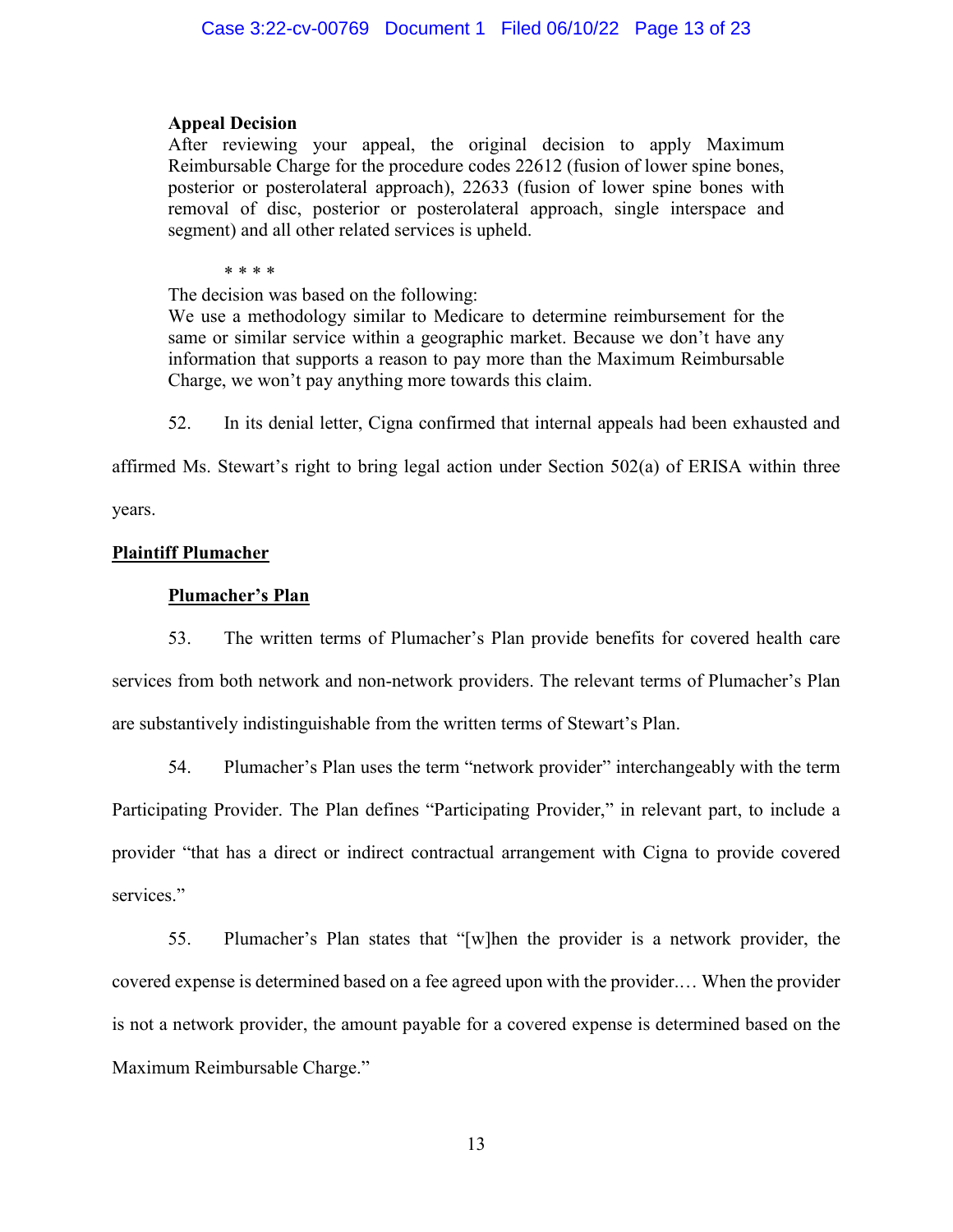### Dr. Drzala's MultiPlan Contract **Dr. Drzala's MultiPlan Contract**

56. Ms. Plumacher received care for her back pain from Mark R. Drzala, MD, who practices in Summit, NJ. At the time services were received (and continuing through today), Dr. Drzala had entered into a provider contract with MultiPlan which states that "the Contract Rate for Covered Services rendered to Participants shall be equal to sixty-seven (67%) percent of Group's Billed Charges, less any Co-payments, Deductibles, and Co-insurance, if any, as specified in the<br>Participant's Benefit Program." Participant's Benefit Program." 56. Ms. Plumacher received care for her back pain from Mark R. Drzala, MD, who<br>practices in Summit, NJ. At the time services were received (and continuing through today), Dr.<br>Drzala had entered into a provider contract wit Case 3:22-cv-00769 Document 1 Filed 06/10/22 Page 14 of 23<br> **Dr. Drzała's MultiPlan Contract**<br>
56. Ms. Plumacher received care for her heak pain from Mark R. Drzała<br>
Fredicies in Summit, NJ. At the time services were recei

#### Ms. Plumacher's Benefit Claims **Ms. Plumacher's Benefit Claims**

57. After receiving pre-authorization from Cigna, Ms. Plumacher underwent two stage of complex orthopedic surgery on September 11, 2018, performed by Dr. Drzala. The billed charges for the surgery, based on Dr. Drzala's usual and customary rates, totaled \$130,795.00. 57. After receiving pre-authorization from Cigna, Ms. Plumacher underwent two stage<br>of complex orthopedic surgery on September 11, 2018, performed by Dr. Drzala. The billed<br>charges for the surgery, based on Dr. Drzala's us

58. Cigna processed the claim on November 2, 2018 and issued an EOB which stated that a "discount" had been taken off of the billed charges totaling \$98,754.86, with an additional "amount not covered" of \$19,093.66. This left a total "covered amount" of only \$12,946.48, of which \$396.74 was allocated to Ms. Plumacher as co-insurance. Thus, a total of only \$12,549.74 was paid to Dr. Drzala. that a "discount" had been taken off of the billed charges totaling \$98,754.86, with an additional<br>"amount not covered" of \$19,093.66. This left a total "covered amount" of only \$12,946.48, of<br>which \$396.74 was allocated t

59. As with Ms. Stewart's EOB, this too was false, as Dr. Drzala had never agreed to this "discount." The only "discount" Dr. Drzala ever agreed to accept was the one in the MultiPlan Contract, which Cigna ignored. Instead, Cigna again allowed Zelis to unilaterally "re-price" such services at an amount far lower than those called for by the MultiPlan Contract, and then Cigna caused Plumacher's Plan to pay those lower amounts, in violation of the written terms of caused Plumacher's Plan to pay those lower amounts, in violation of the written terms of Plumacher's Plan and in breach of Cigna's fiduciary duties. was paid to Dr. Drzala.<br>59. As with Ms. Stewart's EOB, this too was false, as Dr. Drzala had never agreed to<br>this "discount." The only "discount" Dr. Drzala ever agreed to accept was the one in the MultiPlan<br>Contract, whic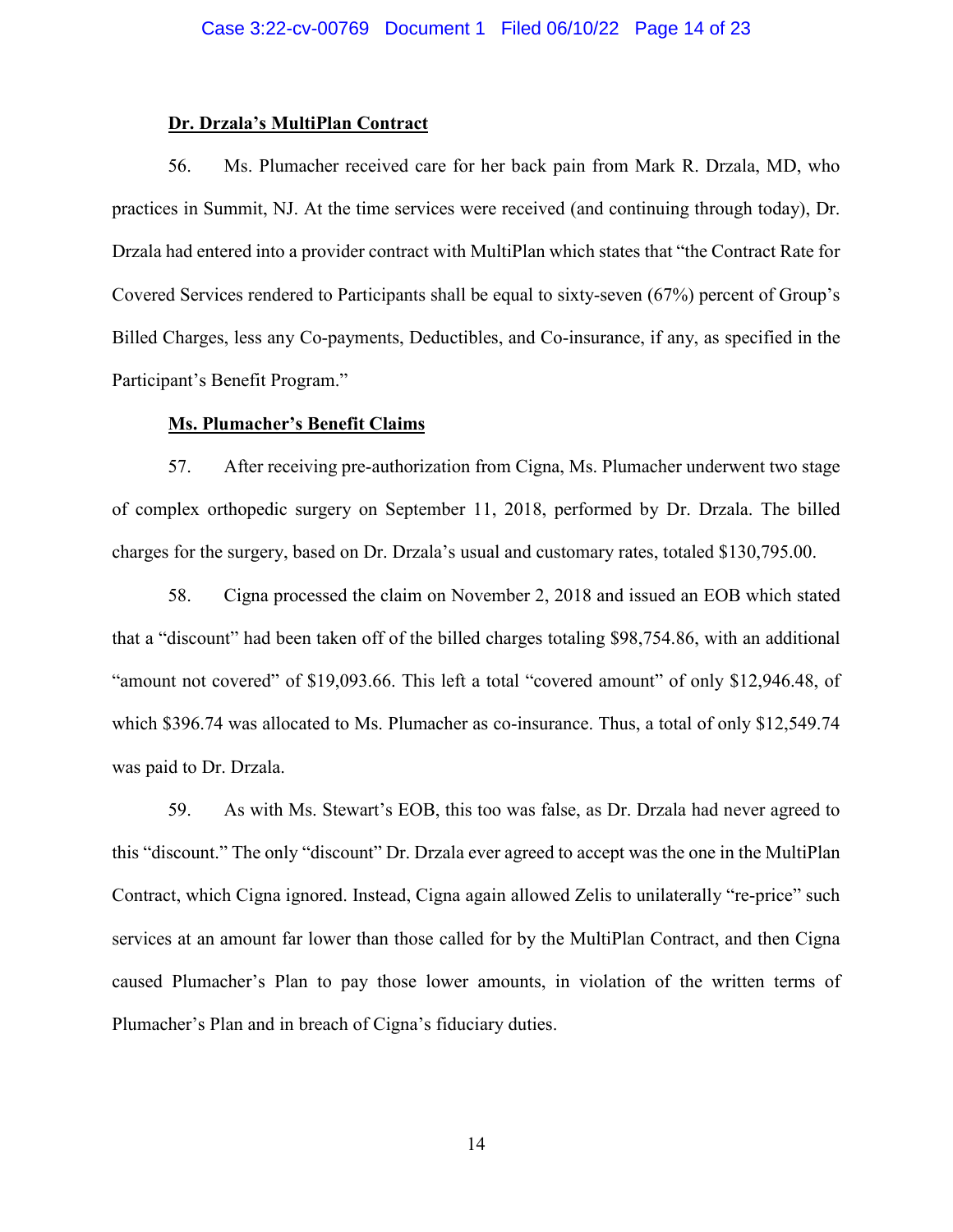60. An appeal of how Cigna processed the claim was filed on May 15, 2019. Among

60. An appeal of how Cigna processed the claim was filed on May 15, 2019. Among<br>other things, the appeal challenged Cigna's failure to apply the MultiPlan Contract, stating:

### Claim Was Not Processed Correctly Per the MultiPlan Contract **Claim Was Not Processed Correctly Per the MultiPlan Contract**

Dr. Drzala is a provider in the MultiPlan Network. Maria Plumacher's insurance card, issued by Cigna, indicates that the MultiPlan Network is applicable to plan participants. Dr. Drzala relied upon this representation cont card, issued by Cigna, indicates that the MultiPlan Network is applicable to plan participants. Dr. Drzala relied upon this representation contained on the insurance card in agreeing to provide services. Therefore, since the patient's benefit plan and our client participates in the MultiPlan Network and Cigna authorized the medically necessary services under authorization #IP0216666302, reimbursement should have been based on Dr. Drzala' contacted rate, which is 67% of the provider's billed charges, less any applicable co-pays, coinsurance or deductibles. Aetna Life Ins. Co. v. Huntingdon Valley Surgery Center, 129 F. Supp. 3d 160 (E.D. *Aetna Life Ins. Co. v. Huntingdon Valley Surgery Center*, 129 F. Supp. 3d 160 (E.D. Pa. 2015). Instead, Cigna partially reimbursed them at an undisclosed, unilaterally selected nominal rate, breaching its contractual obligations under the MultiPlan agreement and damaging our client as a result. our client participates in the MultiPlan Network **and** Cigna authorized the medically necessary services under authorization #IP0216666302, <u>reimbursement</u> should have been based on Dr. Drzala' contacted rate, which is 67% Pa. 2015). Instead, Cigna partially reimbursed them at an undisclosed, unilaterally selected nominal rate, breaching its contractual obligations under the MultiPlan agreement and damaging our client as a result.<br>61. Cigna Case 3:22-cv-00769 Document 1 Filed 06/10/22 Page 15 of 23<br>
00. An uppeal of how Cigna processed the cluim was filed on May 15, 20<br>
of the time Was Michael Cigna is failure to apply the MultiPlan Contract, st<br> **Cluim Was** 

61. Cigna denied the appeal by letter to Ms. Plumacher dated July 6, 2019. Cigna

denied the appeal on the reimbursement amounts. Cigna ignored the argument in the appeal that

the MultiPlan Contract should be used to set reimbursement amounts, stating:

We use a methodology similar to Medicare to determine reimbursement for the same or a similar service within a geographic market. Because we don't have any information that supports a reason to pay more than the Maximum Reimbursable Charge, we won't pay anything more towards this claim. denied the appeal on the reimbursement amounts. Cigna ignored the argument in the appeal that<br>the MultiPlan Contract should be used to set reimbursement amounts, stating:<br>We use a methodology similar to Medicare to determi

62. Cigna then concluded: "This decision represents the final step of the internal appeal

process. However, if your plan is governed by ERISA, you also have the right to bring legal action

under Section 502(a) of ERISA within three (3) years."

#### Plaintiff Cardona

# Montoya Marin's Plan **Plaintiff Cardona Montoya Marin's Plan**

63. The written terms of Montoya Marin's Plan provide benefits for covered health care services from both network and non-network providers. The relevant terms of Montoya Marin's Plan are substantively indistinguishable from the written terms of Stewart's Plan and Plumacher's Plan. 63. The written terms of Montoya Marin's Plan provide benefits for covered health care<br>services from both network and non-network providers. The relevant terms of Montoya Marin's<br>Plan are substantively indistinguishable fr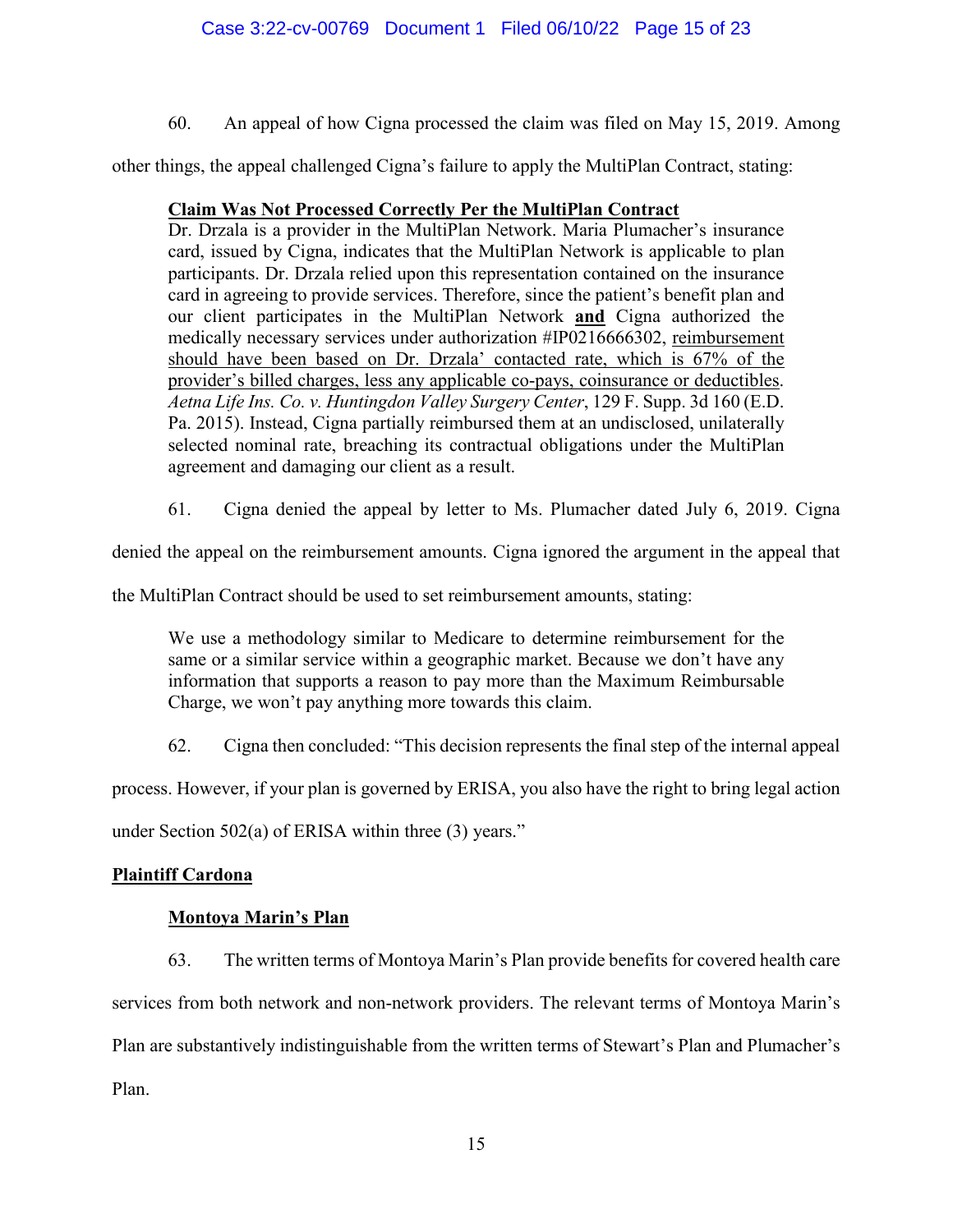64. Like Stewart's Plan, Montoya Marin's Plan uses the term "Participating Provider" 64. Like Stewart's Plan, Montoya Marin's Plan uses the term "Participating Provider" interchangeably with "In-Network Provider." The Plan defines the term "Participating Provider" interchangeably with "In-Network Provider." The Plan defines the term "Participating Provider" to include a provider who has a direct or indirect contractual arrangement with Cigna to provide covered services and/or supplies, the Charges for which are Covered Expenses." The Plan defines "Charges" in relevant part as "the actual billed charges; except when Cigna has contracted directly or indirectly for a different amount." to include a provider who has a direct or indirect contractual arrangement with Cigna to provide<br>covered services and/or supplies, the Charges for which are Covered Expenses." The Plan defines<br>"Charges" in relevant part as

65. Like Stewart's Plan, Montoya Marin's Plan pays 80% of Covered Expenses for services provided by a Participating/In-Network Provider, and states that the MRC is "Not Applicable" to Participating Providers. or indirectly for a different amount."<br>
65. Like Stewart's Plan, Montoya Marin's Plan pays 80% of Covered Expenses for<br>
services provided by a Participating/In-Network Provider, and states that the MRC is "Not<br>
Applicable"

### Dr. Cooperman's MultiPlan Contract **Dr. Cooperman's MultiPlan Contract**

66. Ms. Montoya Marin was treated by Dr. Ross Cooperman, who practices in Livingston, NJ. At the time services were received (and continuing through today), Dr. Cooperman had entered into a provider contract with MultiPlan which states that "the Contract Rate for Covered Services rendered to Participants shall be equal to eighty-five (85%) percentage of Group's Billed Charges, less any Co-payments, Deductibles, and Co-Insurance, if any, as specified in the Participant's Benefit Program." in the Participant's Benefit Program." 66. Ms. Montoya Marin was treated by Dr. Ross Cooperman, who practices in Livingston, NJ. At the time services were received (and continuing through today), Dr. Cooperman had entered into a provider contract with MultiPlan Case 3:22-cv-00769 Document 1 Filed 06:10/22 Page 16 of 23<br>
64. Like Stewart's Plan, Montoya Marin's Plan uses the term "Participating Provider"<br>
interchangeably with "the Network Provider." The Plan defines the term "Par

### Ms. Montoya Marin's Benefit Claims **Ms. Montoya Marin's Benefit Claims**

67. Ms. Montoya Marin underwent breast reconstruction surgery following treatment for breast cancer on June 8, 2020, performed by Dr. Cooperman. The billed charges for the surgery, based on Dr. Cooperman's usual and customary rates, totaled \$158,602.00. 67. Ms. Montoya Marin underwent breast reconstruction surgery following treatment<br>for breast cancer on June 8, 2020, performed by Dr. Cooperman. The billed charges for the surgery,<br>based on Dr. Cooperman's usual and custom

68. Cigna processed the claim on October 1, 2020 and issued an EOB to Ms. Montoya Marin which stated that a "discount" had been taken off of the billed charges totaling \$73,373.26, with an additional "amount not covered" of \$83,602.00. This left a total "allowed amount" of only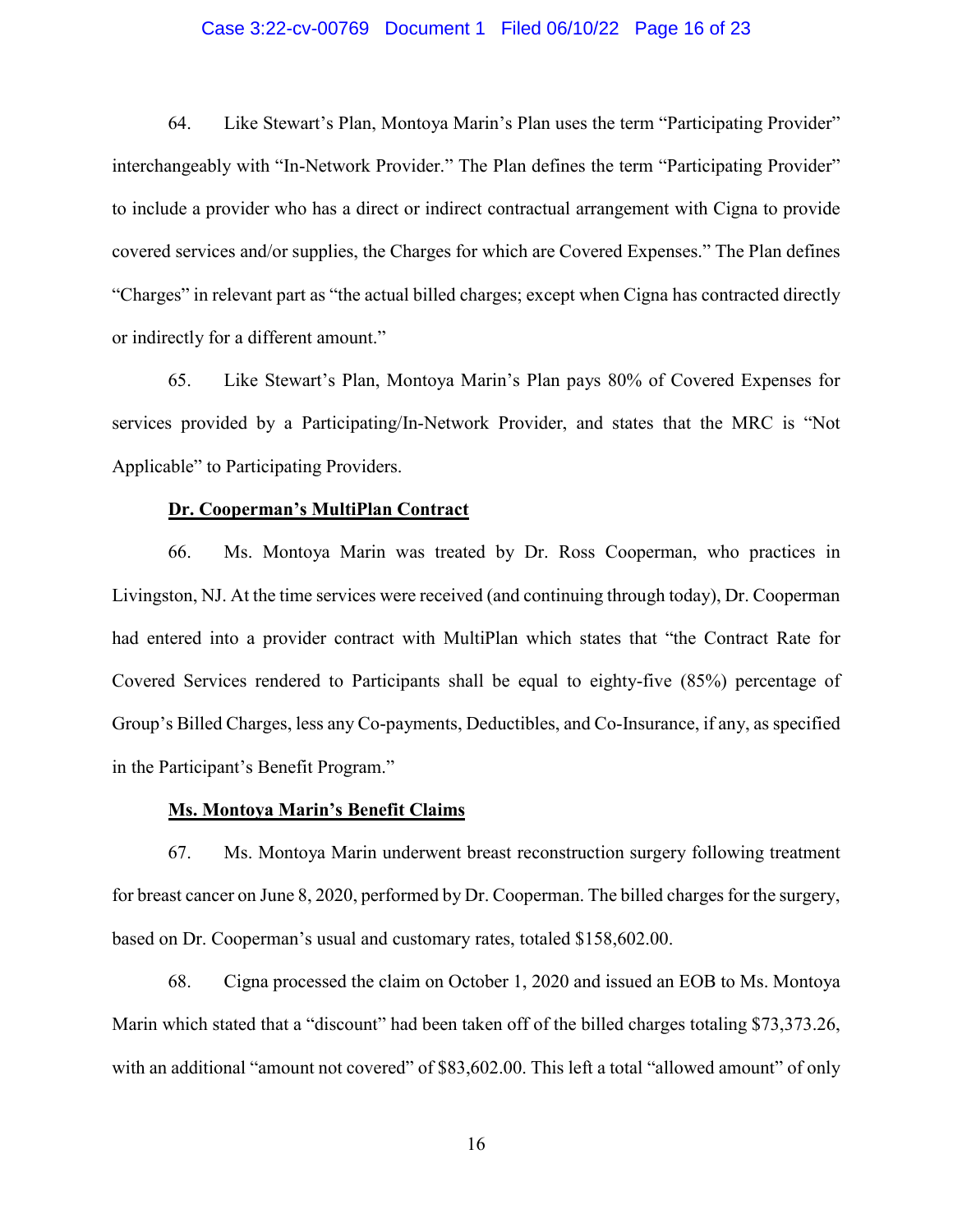\$1,626.74, of which half (\$813.37) was Ms. Montoya Marin's responsibility as co-coinsurance.<br>Cigna caused the plan to pay the remining \$813.37 to Dr. Cooperman.<br>69. In explaining how it processed the claim, Cigna cited to Cigna caused the plan to pay the remining \$813.37 to Dr. Cooperman.

69. In explaining how it processed the claim, Cigna cited to the "Discount"—which it defined in the same way as Stewart's and Plumacher's Plans—and stated: "You saved \$73,373.26. CIGNA negotiates discounts with health care professionals and facilities to help you save money." CIGNA negotiates discounts with health care professionals and facilities to help you save money."

70. Yet again, this EOB was false, as Dr. Cooperman had never agreed to this "discount." The only "discount" Dr. Cooperman ever agreed to accept was the one in the MultiPlan Contract, which Cigna continued to ignore. Instead, Cigna once more had Zelis unilaterally "reprice" such services at amount far lower than those called for by the MultiPlan Contract, and then<br>Cigna caused Montoya Marin's Plan to pay those lower amounts. As with Ms. Stewart and Ms. Cigna caused Montoya Marin's Plan to pay those lower amounts. As with Ms. Stewart and Ms. Plumacher, through these actions Cigna violated the written terms of the underlying Plan and breached its fiduciary duties. breached its fiduciary duties. 70. Yet again, this EOB was false, as Dr. Cooperman had never agreed to this<br>
"discount." The only "discount" Dr. Cooperman ever agreed to accept was the one in the MultiPlan<br>
Contract, which Cigna continued to ignore. Ins Case 3:22-cv-00769 Document 1 Filed 06:10/22 Page 17 of 23<br>
\$1,626.74, of which half (\$313.37) was Ms. Montoya Marin's responsibility as co-coinsummec.<br>
Cogna caused the plan to pay the remaining SN13.37 to Dr. Conperman.

71. On October 6, 2020, an appeal was filed that challenged how Cigna processed the claim. Cigna denied the appeal and refused to adjust the amount it caused Montoya Marin's Plan to pay. 71. On October 6, 2020, an appeal was filed that challenged how Cigna processed the claim. Cigna denied the appeal and refused to adjust the amount it caused Montoya Marin's Plan to pay.

72. On January 22, 2021, a second appeal was filed for the Montoya Marin claim, using 72. On January 22, 2021, a second appeal was filed for the Montoya Marin claim, using the Cigna-provided form. the Cigna-provided form.

73. By letter dated February 23, 2021, Cigna denied the second appeal. This time it stated: "Appeal Decision: Unfortunately, we're unable to review this appeal. Our records show you've exhausted — or used up all of the appeal levels allowed." 73. By letter dated February 23, 2021, Cigna denied the second appeal. This time it stated: "Appeal Decision: Unfortunately, we're unable to review this appeal. Our records show you've exhausted – or used up all of the app

### Cigna Breached Its ERISA Fiduciary Duties **Cigna Breached Its ERISA Fiduciary Duties**

74. Cigna's adjudication of the benefit claims submitted on behalf of Ms. Stewart, Ms. Plumacher, and Ms. Montoya Marin not only breached the terms of their respective Cigna Plans,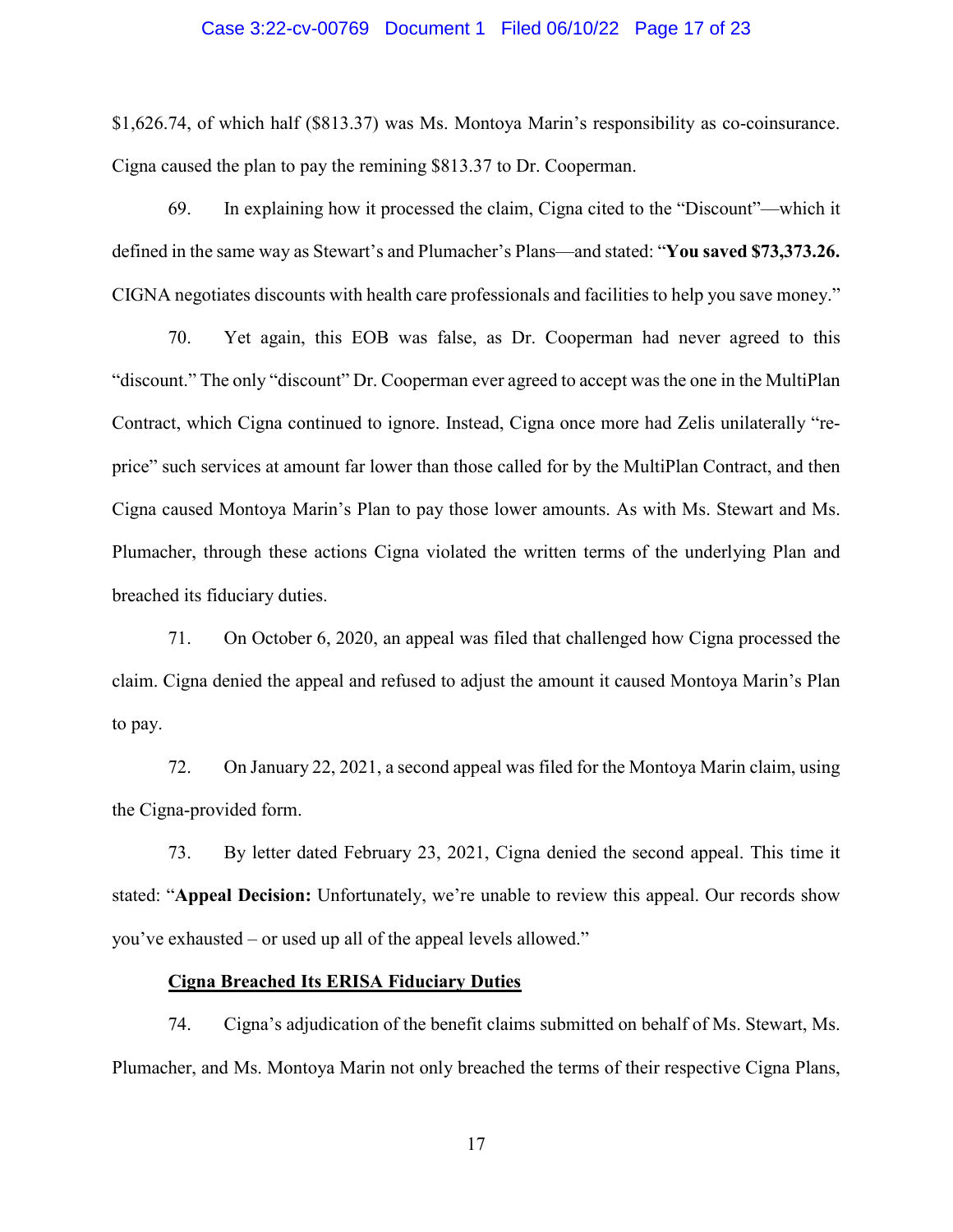but also constituted violations of Cigna's fiduciary duties under ERISA, including a breach of Cigna's duty of loyalty.

75. On information and belief, Cigna's administrative service contracts with its employer customers, including Plaintiffs' employers, allow Cigna to claim a "savings fee" when it reduces payments that the plan is otherwise required to make. That fee is measured as a percentage (usually around 30%) of the difference between the billed charge and the allowed amount set by Cigna. Thus, the more Cigna reduces the allowed amount, the more it increases its savings fee. but also constituted violations of Cigna's fiduciary duties under ERISA, including a breach of<br>Cigna's duty of loyalty.<br>75. On information and belief, Cigna's administrative service contracts with its<br>6-mployer customers, percentage (usually around 30%) of the difference between the billed charge and the allowed amount set by Cigna. Thus, the more Cigna reduces the allowed amount, the more it increases its savings fee. Case 3:22-cv-00769 Document 1 Filed 06/10/22 Page 18 of 23<br>
but also constituted violations of Cigna's fiduciary duties under ERISA, including a broach of<br>
Cigna's daty of loyalty.<br>
75. On information and helicf, Cigna's a

76. Here, Cigna ignored the MultiPlan Contracts and paid far smaller amount in order 76. Here, Cigna ignored the MultiPlan Contracts and paid far smaller amount in order<br>to increase its "savings fees." In doing so it obviously benefited itself, and it did so at the expense of Plaintiffs. By ignoring the MultiPlan Contracts, Cigna left Plaintiffs exposed to the threat of balance billing. balance billing.

#### CLASS ALLEGATIONS **CLASS ALLEGATIONS**

77. Cigna administers numerous ERISA Plans with written plan language that is materially indistinguishable from the Class Representatives' Plans, as alleged herein. materially indistinguishable from the Class Representatives' Plans, as alleged herein.

78. MultiPlan has entered into a contractual relationship with Cigna, pursuant to which providers who have entered into MultiPlan Contracts have, under the terms of the Cigna Plans, "indirectly contracted" with Cigna to provide health care services to Cigna insureds at discounted rates. 78. MultiPlan has entered into a contractual relationship with Cigna, pursuant to which<br>providers who have entered into MultiPlan Contracts have, under the terms of the Cigna Plans,<br>"indirectly contracted" with Cigna to pr

79. There was nothing unique about the way Cigna adjudicated the Class 79. There was nothing unique about the way Cigna adjudicated the Class Representatives' claims. Instead, Cigna engaged in similar misconduct with respect to numerous ERISA beneficiaries covered under comparable Cigna Plans.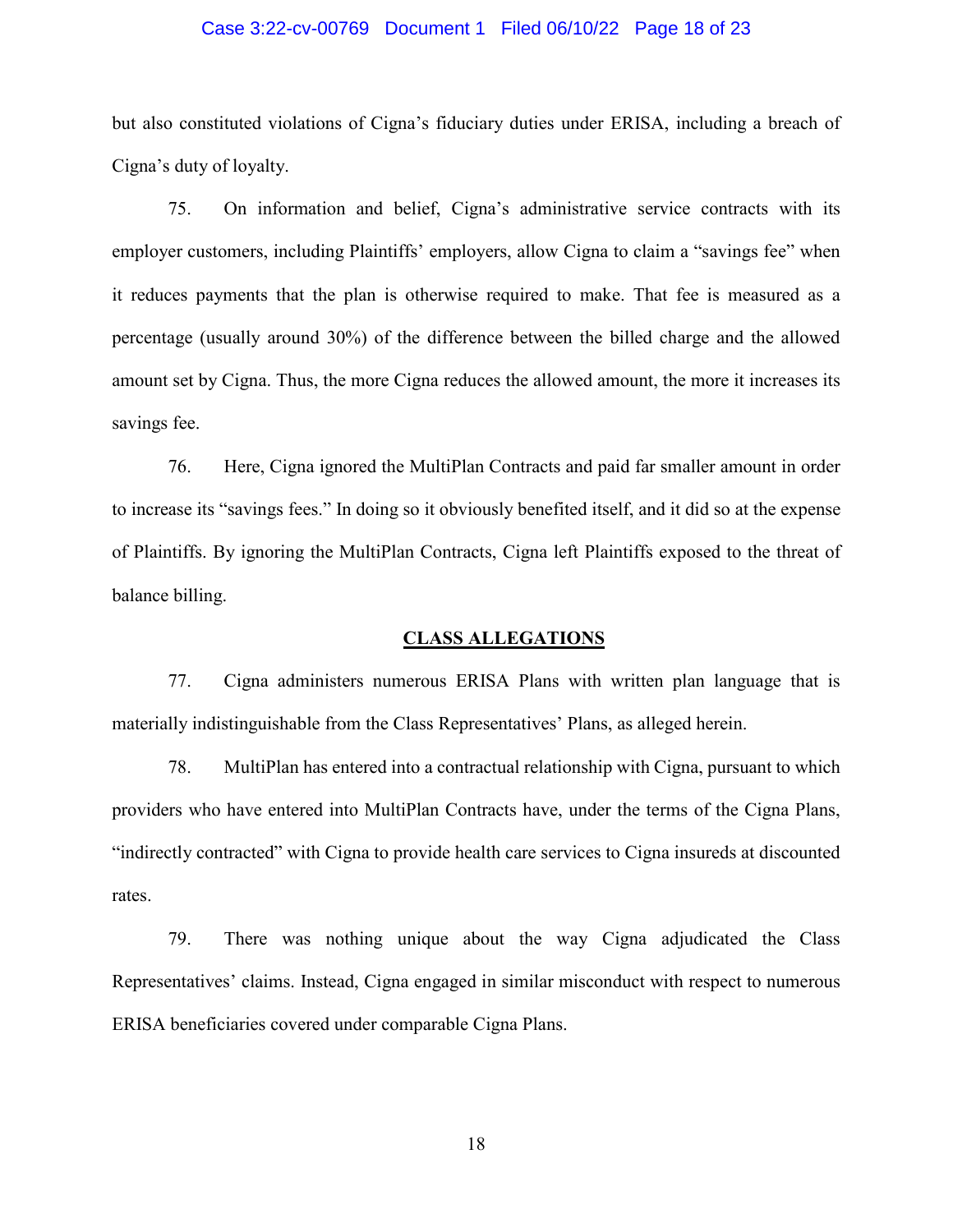80. Whether adjudicating claims under self-funded Cigna Plans (under which it seeks to increase its "savings" fee) or fully insured Cigna Plans (under which it seeks to pay out less in benefits), Cigna serves its own economic self-interest by ignoring plan terms that require it to reimburse providers according to the MultiPlan Contracts, and instead reimbursing providers with MultiPlan Contracts below the rates set by those contracts. 80. Whether adjudicating claims under self-funded Cigna Plans (under which it seeks<br>to increase its "savings" fee) or fully insured Cigna Plans (under which it seeks to pay out less in<br>benefits), Cigna serves its own econo

81. As a result, Plaintiffs bring claims on behalf of a class (the "Class") defined as follows:

All persons in the United States who were insured under a Cigna Plan that is governed by ERISA and who received healthcare services from a provider that contracted indirectly with Cigna via a MultiPlan Contract, where the Cigna Plan requires that the allowed amount be based on the MultiPlan Contract, and where Cigna set the allowed amount for such services below the rate required by the MultiPlan Contract. 81. As a result, Plaintiffs bring claims on behalf of a class (the "Class") defined as<br>follows:<br>All persons in the United States who were insured under a Cigna Plan that is<br>governed by ERISA and who received healthcare ser

82. The members of this proposed Class are so numerous as to make joinder of all MultiPlan Contract.<br>82. The members of this proposed Class are so numerous as to make joinder of all<br>members impractical. Although the precise number of Cigna insured impacted by Cigna's conduct is known only to Cigna and can be obtained during discovery, Cigna is one of the largest insurance companies in the United States and administers claims on behalf of millions of insureds. Moreover, MultiPlan has entered into contracts with more than 1.2 million providers nationwide, and many of them have submitted claims on behalf of Cigna members. It is therefore reasonable to assume that there are thousands of ERISA insureds who fall within the proposed Class. is known only to Cigna and can be obtained during discovery, Cigna is one of the largest insurance<br>companies in the United States and administers claims on behalf of millions of insureds. Moreover,<br>MultiPlan has entered in Case 3:22-cv-00769 Document 1 Filed 06/10/22 Page 19 of 23<br>
80. Whether adjudicating claims under self-funded Cigna Plans (under which it seeks<br>
to increase its "savings" fre) or fully insured Cigna Plans (under which it

83. There are questions of law or fact common to the Class, including but not limited to whether, in setting the allowed amount for services provided by a provider with a MultiPlan Contract under a Cigna Plan that falls within the Class definition, Cigna is required to set the allowed amount based on the contracted rate in the MultiPlan Contract. 83. There are questions of law or fact common to the Class, including but not limited<br>to whether, in setting the allowed amount for services provided by a provider with a MultiPlan<br>Contract under a Cigna Plan that falls wi

84. The Class Representatives will fairly and adequately protect the interests of the members of the Class; are committed to the vigorous prosecution of this action; have retained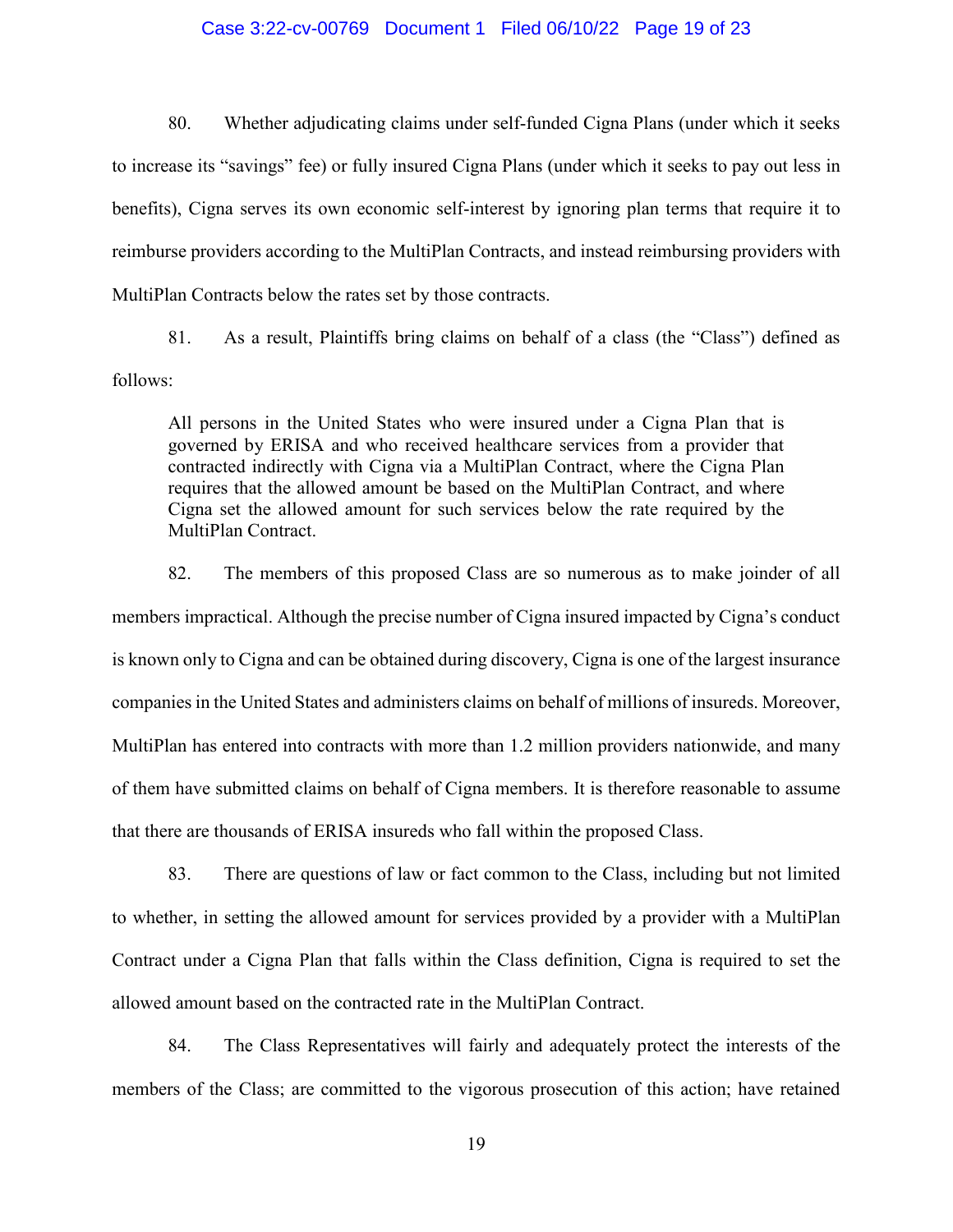counsel competent and experienced in class action litigation and the prosecution of ERISA claims;<br>and have no interests antagonistic to or in conflict with those of the Class. and have no interests antagonistic to or in conflict with those of the Class.

85. Cigna has acted on grounds that apply generally to the Class, as Cigna has engaged 85. Cigna has acted on grounds that apply generally to the Class, as Cigna has engaged<br>in a uniform practice of reducing benefit payments below the level required by written terms of the Plans by ignoring the requirements of the MultiPlan Contracts. the Plans by ignoring the requirements of the MultiPlan Contracts.

86. In its role as a claims administrator and ERISA fiduciary for the plans at issue, Cigna maintains records of when and how it receives, processes, pays, or refuses to pay claims for services of Participating Providers. Moreover, Cigna has records, or will have the ability to access such records, reflecting any agreements that it or any of its vendors have with Class members. Accordingly, the members of the Class can be readily and objectively ascertained through use of Cigna's records or the records Cigna can access from its vendors. Cigna's records or the records Cigna can access from its vendors. 86. In its role as a claims administrator and ERISA fiduciary for the plans at issue,<br>Cigna maintains records of when and how it receives, processes, pays, or refuses to pay claims for<br>services of Participating Providers. Case 3:22-cv-00769 Document 1 Filed 06/10/22 Page 20 of 23<br>
counsel competent and experienced in chas action higgiton and the prosecution of ERISA elains;<br>
and have m interest antagonistic to or in contrits with those of

### COUNT I **COUNT I**  Claim for Relief under ERISA, 29 U.S.C. § 1132(a)(1)(B) **Claim for Relief under ERISA, 29 U.S.C. § 1132(a)(1)(B)**

87. The foregoing allegations are re-alleged and incorporated by reference as if fully<br>set forth herein.<br>88. This count is brought pursuant to 29 U.S.C. § 1132(a)(1)(B). set forth herein.

88. This count is brought pursuant to 29 U.S.C.  $\S$  1132(a)(1)(B).

89. With respect to the Class, Cigna violated the written terms of Cigna Plans, as well 89. With respect to the Class, Cigna violated the written terms of Cigna Plans, as well<br>as its fiduciary duties to honor written plan terms and to act in the best interests of its participants and beneficiaries, by setting the allowed amount for services at an amount below the contracted rate set by the applicable MultiPlan Contracts and thus underpaying benefits owed for claims for services provided to Class members. and beneficiaries, by setting the allowed amount for services at an amount below the contracted<br>rate set by the applicable MultiPlan Contracts and thus underpaying benefits owed for claims for<br>services provided to Class me

90. Cigna also violated its ERISA fiduciary duties, including its duty of loyalty, 90. Cigna also violated its ERISA fiduciary duties, including its duty of loyalty,<br>because its decision not to apply such higher rates reflected its elevation of its own interests, including its interest in earning larger fees that resulted from using reimbursement methodologies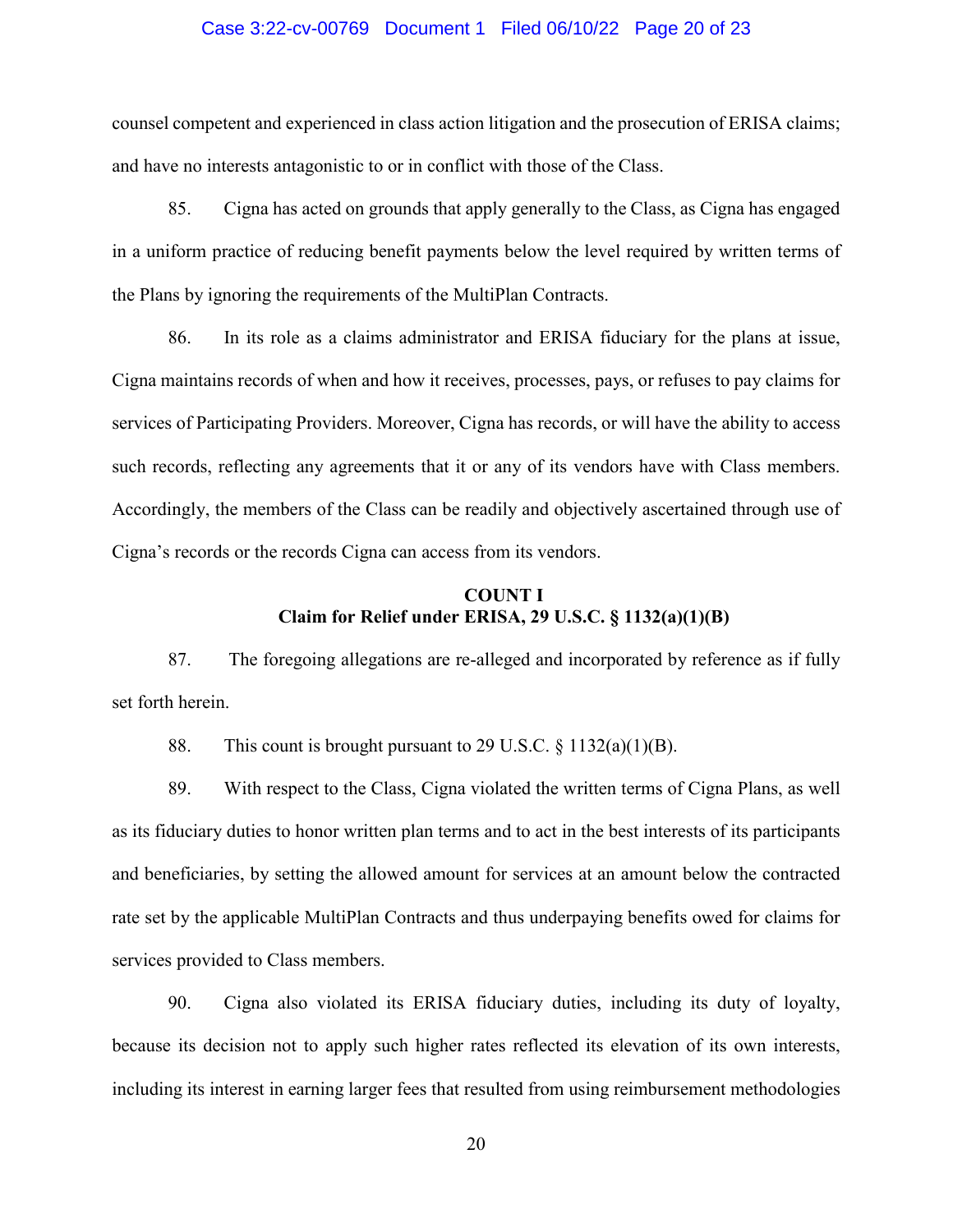that paid less than amounts set by MultiPlan Contracts, and those of its employer customers above the interests of plan members, and the duty to act in accordance with the written terms of its ERISA plans. that paid less than amounts set by MultiPlan Contracts, and those of its employer customers above the interests of plan members, and the duty to act in accordance with the written terms of its ERISA plans.

#### COUNT II COUNT II<br>Claim for Relief under ERISA, 29 U.S.C. § 1132(a)(3)(A)

91. The foregoing allegations are re-alleged and incorporated by reference as if fully set forth herein. 91. The foregoing allegations are re-alleged and incorporated by reference as if fully<br>set forth herein.<br>92. This count is brought pursuant to ERISA, 29 U.S.C. § 1132(a)(3)(A), to enjoin

Cigna's unlawful acts and practices, as detailed herein. Plaintiffs bring this claim only to the extent<br>that the Court finds that the injunctive relief sought is unavailable pursuant to 29 U.S.C.<br>§ 1132(a)(1)(B). that the Court finds that the injunctive relief sought is unavailable pursuant to 29 U.S.C.  $$1132(a)(1)(B).$ 

#### COUNT III COUNT III<br>Claim for Relief under ERISA, 29 U.S.C. § 1132(a)(3)(B)

93. The foregoing allegations are re-alleged and incorporated by reference as if fully set forth herein. 93. The foregoing allegations are re-alleged and incorporated by reference as if fully<br>set forth herein.<br>94. This count is brought pursuant to 29 U.S.C.  $\S$  1132(a)(3)(B), to obtain appropriate

equitable relief to redress Cigna's violation of ERISA and of its Plans. Plaintiffs bring this claim<br>only to the extent that the Court finds that the equitable relief sought is unavailable pursuant to 29<br>U.S.C. § 1132(a)( only to the extent that the Court finds that the equitable relief sought is unavailable pursuant to 29 U.S.C. § 1132(a)(1)(B) or 29 U.S.C. § 1132(a)(3)(A). Case 3:22-cv-00769 Document 1 Filed 06/10/22 Page 21 of 23<br>
Uses than amounts set by MultiPlan Contracts, and those of its employer customers above<br>
tests of plan members, and the duty to act in accordance with the writte

WHEREFORE, Plaintiffs demand judgment in their favor against Cigna as follows:<br>A. Certifying the Class and appointing the three Plaintiffs as Class Representatives

A. Certifying the Class and appointing the three Plaintiffs as Class Representatives and Plaintiffs' counsel as Class Counsel; and Plaintiffs' counsel as Class Counsel;<br>B. Declaring that Cigna violated its legal obligations in the manner described herein;

C. Permanently enjoining Cigna from engaging in the misconduct described herein;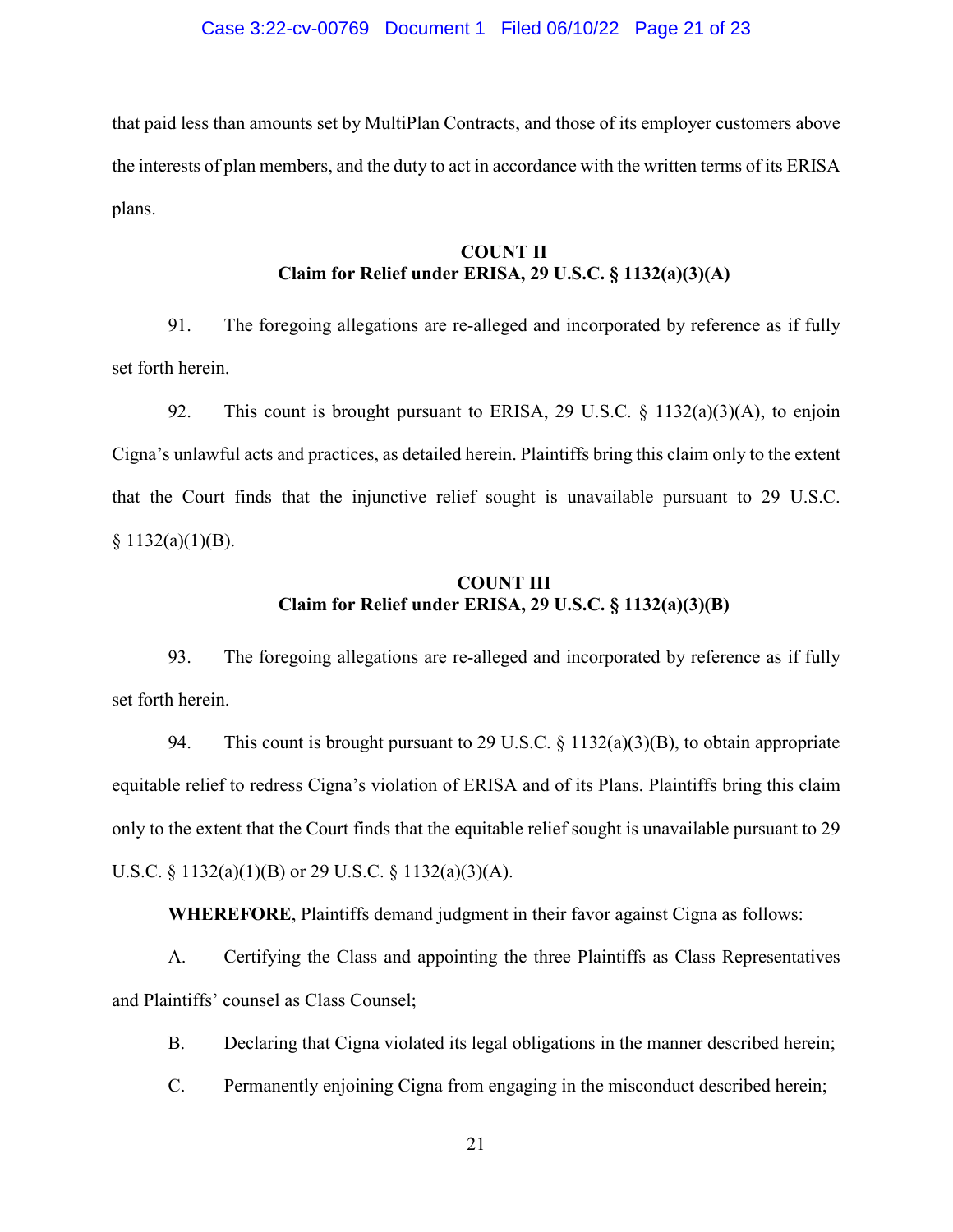#### Case 3:22-cv-00769 Document 1 Filed 06/10/22 Page 22 of 23

D. Awarding benefits due, plus pre- and post judgment interest, or ordering Cigna to re-adjudicate the benefit amounts and cause the full amount of benefits owed to be paid, based on the amounts required under the terms of the negotiated rate agreements that the Participating Providers with MultiPlan Contracts have entered into with Cigna or one of its vendors, plus preand post judgment interest; and post-judgment interest; D. Awarding benefits due, plus pre- and post-judgment interest, or ordering Cigna to<br>re-adjudicate the benefit amounts and cause the full amount of benefits owed to be paid, based on<br>the amounts required under the terms of

E. Ordering Cigna to disgorge any profits it earned through the ERISA and plan violations detailed herein, to issue restitution for the losses suffered by Class Members as a result of such misconduct, and/or to order payment of an appropriate surcharge as necessary to make Class Members whole; E. Ordering Cigna to disgorge any profits it earned through the ERISA and plan<br>violations detailed herein, to issue restitution for the losses suffered by Class Members as a result<br>of such misconduct, and/or to order payme

F. Awarding Plaintiffs disbursements and expenses of this action, including reasonable attorney fees, in amounts to be determined by the Court; and

G. Granting such other and further declaratory, equitable, or remedial relief as is just and proper. reasonable attorney fees, in amounts to be determined by the Court; and G. Granting such other and further declaratory, equitable, or remedial relief as is just and proper.

DATED: June 10, 2022 <br>
<u>/s/ Elizabeth Acee</u>

Elizabeth K. Acee, Esq. (ct 20986) Elizabeth K. Acee, Esq. (ct 20986) BARCLAY DAMON LLP **BARCLAY DAMON LLP** 545 Long Wharf Drive, Ninth Floor 545 Long Wharf Drive, Ninth Floor New Haven, CT 06511 Tel. (203) 672-2659 Fax (203) 654-3260 New Haven, CT 06511 Tel. (203) 672-2659 Fax (203) 654-3260 eacee@barclaydamon.com

D. Brian Hufford, Esq. (pro hac vice pending) Jason S. Cowart, Esq. (pro hac vice pending) D. Brian Hufford, Esq. (*pro hac vice pending*) Jason S. Cowart, Esq. (*pro hac vice pending*) ZUCKERMAN SPAEDER LLP **ZUCKERMAN SPAEDER LLP** 485 Madison Avenue, 10th floor 485 Madison Avenue, 10th floor New York, NY 10022 New York, NY 10022 Tel. (212) 704-9660 Fax (212) 704-4256 Tel. (212) 704-9660<br>Fax (212) 704-4256<br><u>dbhufford@zuckerman.com</u> jcowart@zuckerman.com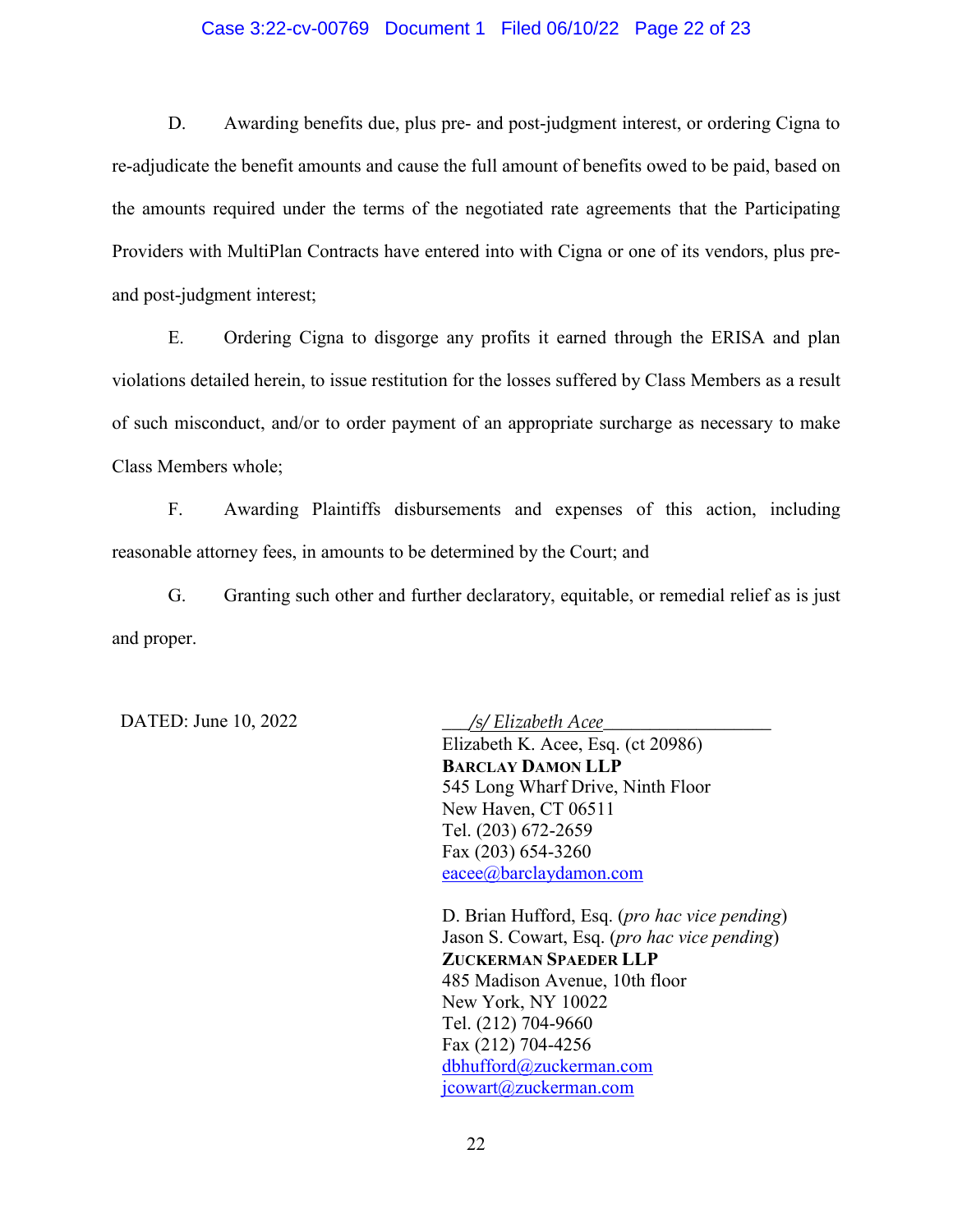Andrew N. Goldfarb, Esq. (pro hac vice pending) Andrew N. Goldfarb, Esq. (*pro hac vice pending*) ZUCKERMAN SPAEDER LLP **ZUCKERMAN SPAEDER LLP** 1800 M Street, NW, Suite 1000 1800 M Street, NW, Suite 1000 Washington, DC 20036 Washington, DC 20036 Tel. (202) 778-1800 Fax (202) 822-8106 Tel. (202) 778-1800<br>Fax (202) 822-8106<br><u>agoldfarb@zuckerman.com</u> Case 3:22-cv-00769 Document 1 Filed 06/10/22 Page 23 of 23<br>
Andrew N. Goldfarb, Esq. (*pro hac vice pena*<br> **ZUCKERMAN SPAEDER LLP**<br>
1800 M Street, NW, Suite 1000<br>
Washington, DC 20036<br>
Tel. (202) 778-1800<br>
Fax (202) 822-81

Leslie Howard, Esq. (pro hac vice pending) Leslie Howard, Esq. (*pro hac vice pending*) COHEN HOWARD, LLP **COHEN HOWARD, LLP**  766 Shrewsbury Avenue, Suite 200 766 Shrewsbury Avenue, Suite 200 Tinton Falls, NJ 07724 Tel. (732) 747-5202 Tinton Falls, NJ 07724<br>Tel. (732) 747-5202<br><u>lhoward@cohenhoward.com</u>

Counsel for Plaintiffs and the Putative Class